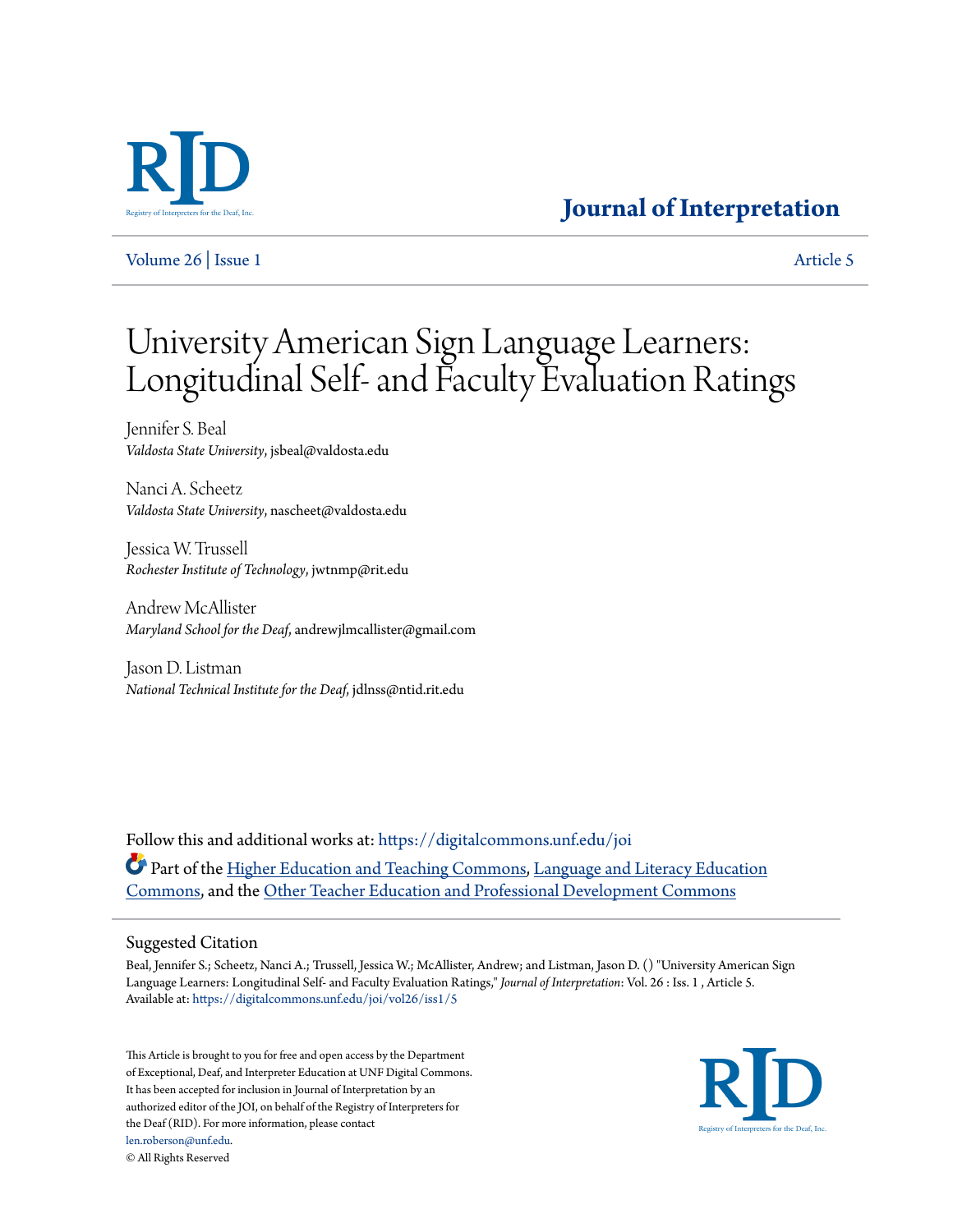## **University American Sign Language Learners: Longitudinal Self- and Faculty Evaluation Ratings**

**Jennifer S. Beal Nanci A. Scheetz** Valdosta State University

**Jessica W. Trussell** National Technical Institute for the Deaf

**Andrew McAllister** Maryland School for the Deaf

**Jason D. Listman** National Technical Institute for the Deaf

#### **ABSTRACT**

Students who are Deaf or hard of hearing (D/HH) represent a small yet diverse population of students with individual needs who often receive educational services provided by sign language interpreters and teachers of the Deaf/hard of hearing (D/HH). Many interpreters and teachers appear unprepared to model fluent American Sign Language (ASL) skills when working with D/HH students who use sign language for communication and instruction. We investigated the ASL skills of 19 interpreting and Deaf education candidates within one university preparation program at two points in time: the end of ASL I class (Time 1) and a year later at the end of ASL IV (Time 2). We used video recordings of candidates' signed renditions of a picture book, a rubric of 12 sign language indicators with five levels of proficiency across each indicator, and ratings conducted independently by the candidates and the five authors. Four of these authors were university professors in two different Deaf education/interpreting preparation programs and the fifth was a teacher at a residential school for the Deaf. Three have typical hearing and use ASL as a secondary language; two are Deaf and use ASL as their primary language. We compared candidates' self-ratings to those of the five authors. We found that candidates tended to over-estimate their skills at T1; self-ratings and author ratings increased from T1 to T2, and candidates had higher agreement with most authors at T2 compared to T1. In addition, we found differences among ratings between the university faculty and the high school teacher. We discuss these differences in our findings and address implications for evaluating and improving university candidates' ASL skills.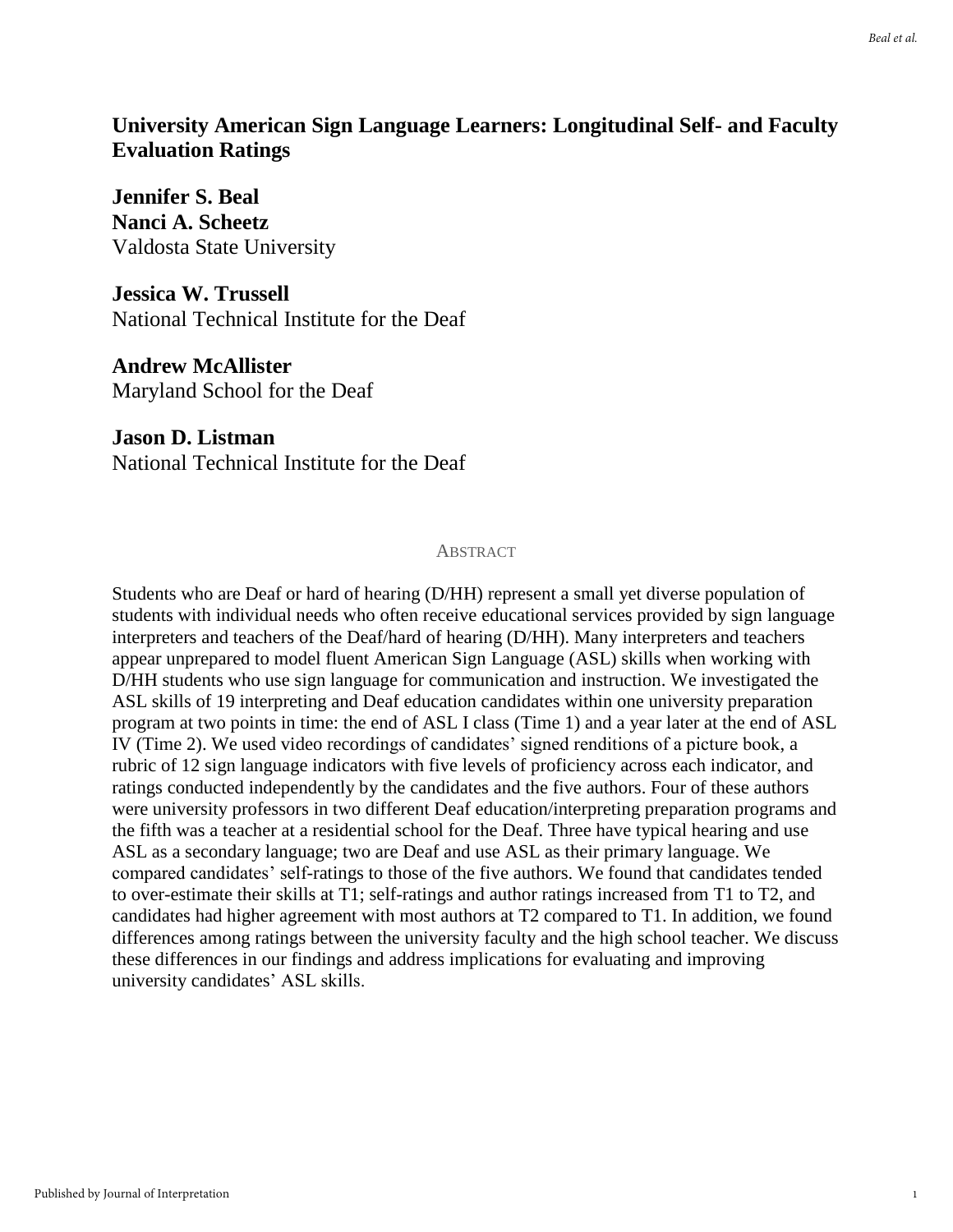#### **INTRODUCTION**

Students who are Deaf or hard of hearing (D/HH) represent a small yet diverse population of students with individual needs. Based on the most recently available data collected in Fall 2013, 1.2% of students aged 3-21 years, or 78,927 students, received services under the Individuals with Disabilities Act (IDEA) category of "hearing impairment" (Deaf/hard of hearing (D/HH); U. S. Department of Education, 2016). This frequency of incidence has remained consistent from 2004 forward. Most of these students spend the majority of their instruction in a general education setting, with a small percentage (12%) in other environments such as schools for the Deaf (Schildroth & Hotto, 1995; U. S. Department of Education, 2016). A large portion of D/HH students, estimated between 28-46%, use sign language for communication and instruction, either alone or paired with spoken language (Gallaudet Research Institute, 2009, 2013). For these students, interpreters and teachers of the Deaf/hard of hearing provide educational services either through interpretation of information provided by general educators or direct instruction. Approximately one-fourth of identified D/HH students in the U.S. utilize interpreters (6,839 interpreters; U. S. Department of Education, 2016); however, this number may be underestimated based on the titles used for interpreters (e.g., educational assistants; Storey & Jamieson, 2004). No statistics are currently available related to the number of teachers of the Deaf/HH, although Lou (1988) reported more than 10,000 in the U.S.

Interpreters and teachers often lack adequate American Sign Language (ASL) fluency to provide unlimited access to instruction and communication, despite comprehensive university preparation programs (Dodd & Scheetz, 2003; Schick, Williams, & Bolster 1999; Schick, Williams, & Kupermintz, 2006; Yarger, 2001). The professional accreditation organizations for interpreters and D/HH educators require them to maintain agreed-upon standards, provide effective and proficient communication (Easterbrooks, 2008), and represent fluent language models who can adjust their language use during communication and instruction for effective academic outcomes (i.e., the Collegiate Commission on Interpreter Education (CCIE); the Council for the Accreditation of Education Preparation (CAEP); the Council for Exceptional Children; and the Council on Education for the Deaf) (Haug, 2005).

#### ASL SECOND LANGUAGE ACQUISITION

American Sign Language (ASL) is a visual language with its own grammatical structure that differs significantly from English (Neidle, Kegl, MacLaughlin, Bahan, & Lee, 2000). Meaning is carried in combinations of signs that are simultaneously composed of handshapes, orientations, locations, and movements, all paired with non-manual markers such as eye gaze, head tilt, body shift, and mouth movements (Neidle, Kegl, MacLaughlin, Bahan, & Lee, 2000). The majority of interpreter and teacher candidates use spoken English as their first language and learn ASL as a second language in their university preparation programs (Dodd & Scheetz, 2003; Bontempo & Napier, 2007; Bontempo, Napier, Hayes, & Brashear, 2014; Corbett & Jensema, 1981; Krause, Kegl, & Schick, 2008, Smith & Dicus, 2015; Stauffer, 2011; Storey & Jamieson, 2004; van Dijk, Boers, Christoffels, & Hermans, 2011; Wang, Napier, Goswell, & Carmichael, 2015; Woodward, Allen, & Schildroth, 1988; Yarger, 2001). Cummins' Linguistic Interdependence Hypothesis (Cummins, 1984, 2000) details the challenges in learning a second language, in this case the visual language of ASL, when one's first language is auditory-based spoken English.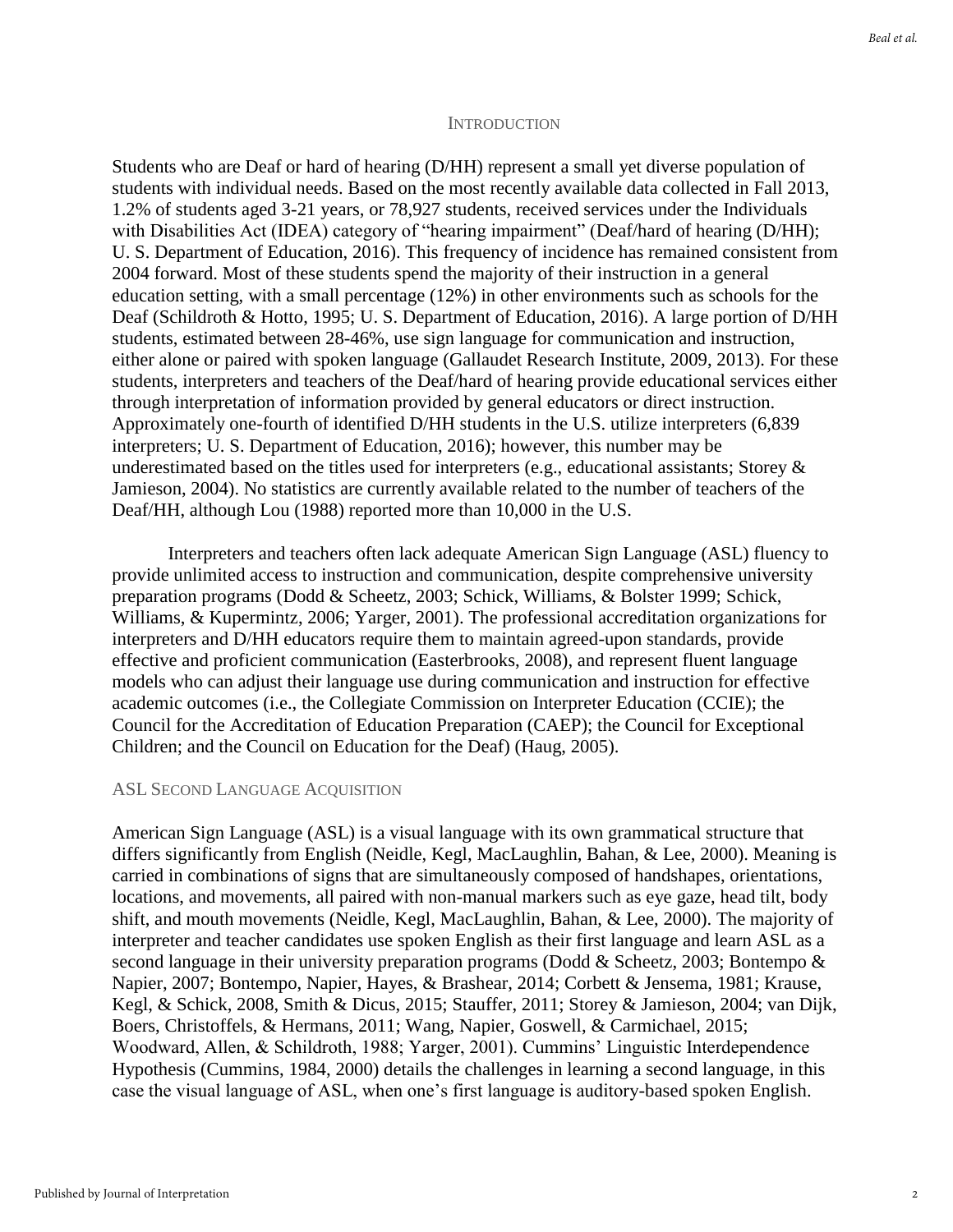While languages share some underlying cognitive and linguistic aspects, transfer of these aspects from one language to another may be limited when one language is not spoken or represented in writing, such as ASL (Mayer & Akatamasu, 2000; Mayer & Wells, 1996). To attain fluency, earlier access to ASL is optimal. Those who learn ASL at later ages, including interpreters and educators, tend to have limitations (Authors, under review, 2015; Chamberlain & Mayberry, 2000; McIntire & Reilly, 1988; R. L. McKee & D. McKee, 1992).

Several factors affect learners in their acquisition of ASL as a second language, referred to as 'second modality learners' (Chen-Pichler, 2009, 2011). First, the difference in modality between a spoken and auditory language (spoken English) and a visual language (ASL) requires learners to adjust to the different articulators in a signed language, the requirement of visual attention, and eye contact, eye gaze, facial expressions, pointing, and use of physical space and touch (i.e., tapping one's shoulder) (Chen-Pichler, 2009; Kemp, 1998; R. L. McKee & D. McKee, 1992). These skills are deemed characteristics of fluent signers by native Deaf signers (Lupton, 1998); non-native signers frequently omit these characteristics or produce them inaccurately (Chen-Pichler, 2009; Kemp, 1998; R. L. McKee & D. McKee, 1992), including eye gaze, handshapes, movement, non-manual markers, and vocabulary and classifier choices (i.e., depicting verbs) (Budding, Hoopes, Mueller, & Scarcello, 1995; Rosen, 2004; Taub, Galvin, Pinar, & Mather, 2008). Specifically, one sample of educational interpreters from Australia omitted the use of depiction (showing the actions of characters within motion events) and demonstrated English interference (signing in English word-order instead of using ASL structure) when interpreting in the classroom and tended to focus on a superficial rather than discourse-level representation of information (Bontempo & Hutchinson, 2011).

Other factors that affect learners' sign language fluency (ASL or British Sign Language, BSL) include the age of acquisition, the environment in which sign language was learned, the type and amount of sign language exposure, one's motivation for learning and practicing it, and individual personality traits (Bontempo, Napier, Hayes, & Brashear, 2014; Kemp, 1998; Lang, Foster, Gustina, Mowl, & Liu, 1996; Rosen, 2004). For example, high self-esteem was the largest predictor of BSL competence within a large sample of interpreters (Bontempo, Napier, Hayes, & Brashear, 2014). ASL learners may feel awkward when approaching Deaf adults for communication practice and are inhibited by their lack of confidence when using ASL (R. L. McKee & D. McKee, 1992). They may have fears of failure, rejection, and embarrassment (Lang, Foster, Gustina, Mowl, & Liu, 1996) and feel overwhelmed with the responsibility to "keep up" with the conversation (Kemp, 1998). This in turn may lead to "insufficient effort expended in using ASL outside of class" (R. L. McKee & D. McKee, 1992, p. 147). This combination of factors presents a challenge to those wishing to become fluent ASL users.

#### INTERPRETERS' AND TEACHERS' ASL FLUENCY

Professional and pre-professional interpreters' ASL fluency levels vary. Using the Sign Language Proficiency Interview (SLPI; Newell, Caccamise, Boardman, & Holcomb, 1983), Stauffer (2011) reported that the mean self-rating for interpreter candidates after their ASL IV course was *intermediate*. However, not much is known about SLPI ratings earned by recent Interpreter Education Preparation (IEP) graduates either 2- or 4-year programs. Some graduates take the National Interpreter Certification test (NIC), a certification exam developed by the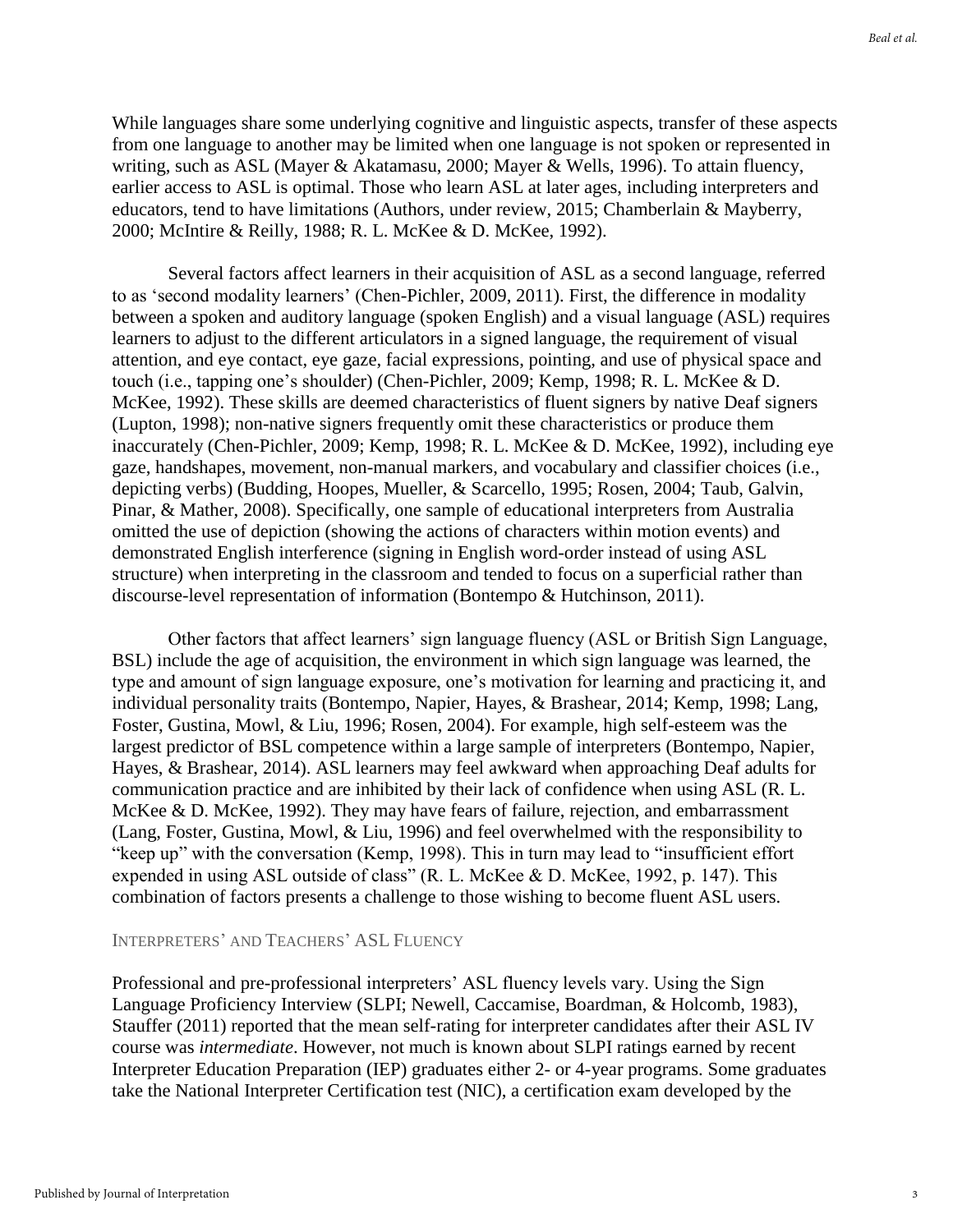national Registry of Interpreters for the Deaf and the National Association of the Deaf. The NIC is overseen by the Registry of Interpreters for the Deaf (RID). Candidates who earn NIC Certification must demonstrate professional knowledge and skills that meet or exceed the minimum professional standards necessary to interpret in a variety of contexts. The NIC assesses candidates' interpretation skills but does not measure their ASL skills. It is often assumed that if interpreters pass the NIC exam, they are fluent in ASL and can interpret in a variety of contexts (although the RID and NIC do not state this). However, there is no formal rating on candidates' ASL skills separate from interpretation in order to evaluate their overall ASL competency. Furthermore, the NIC is not mandated by all states; therefore, some recent graduates from IEP programs are able to work in community and mainstream settings with minimal interpreting or signing experience.

Federal and state guidelines overseeing interpreters' ASL skills in educational settings are ambiguous. Interpreter qualifications are often decided by individual school districts, which are not generally knowledgeable about competencies required to effectively interpret academic content for Deaf students (Schafer & Cokely, 2016). In addition to the NIC certification test, there is an assessment specifically designed for interpreters working in K-12 settings, the Educational Interpreter Performance Assessment (EIPA). This assessment measures an interpreter's ability to interpret academic content. The EIPA, however, is not a certification in and of itself. The Registry of Interpreters for the Deaf does recognize educational interpreters with an EIPA rating of 4 or above as having full membership within the organization. The EIPA is a diagnostic tool that some states have adopted as a form of credential for interpreters working in educational settings (states accept an EIPA rating of 3 or above). Schick, Williams, and Bolster (1999) reported that fewer than half of a sample of 59 educational interpreters met the minimum required score on the EIPA. Within another sample of 46 interpreters, the mean score fell between *advanced beginner* and *intermediate* on the EIPA (Yarger, 2001). Even experienced, credentialed, or nationally certified interpreters are sometimes not able to effectively interpret academic information in ASL (Schick, Williams, & Kupermintz, 2006). Even with published data pertaining to interpretation competency, little is known specifically about interpreters' ASL competency.

Teachers of the Deaf/HH frequently must pass state-mandated content assessments, such as the Georgia Assessments for the Certification of Educators (GACE). Most Deaf students are served in local public schools with an itinerant teacher of the Deaf/HH who travels among schools to provide educational services to students or an educational interpreter in the general education classroom, and many with the provision of both (U. S. Department of Education, 2016). In one large sample of 870 U.S. secondary students served under IDEA's category of "hearing impairment," 52% of students who attended "regular secondary schools" used sign language (i.e., ASL or other manual communication systems), compared to 98% of those who attended schools for the Deaf, based on a parental report (Shaver, Marschark, Newman, & Marder, 2013, p. 211). Yet there is no established national standard for teachers' ASL fluency/proficiency level, and local school systems who serve Deaf students rarely require a specific level (Authors, 2015).

Many schools for the Deaf use a bilingual approach in which ASL is the language of instruction; however, only a portion require ASL proficiency levels of their teachers. For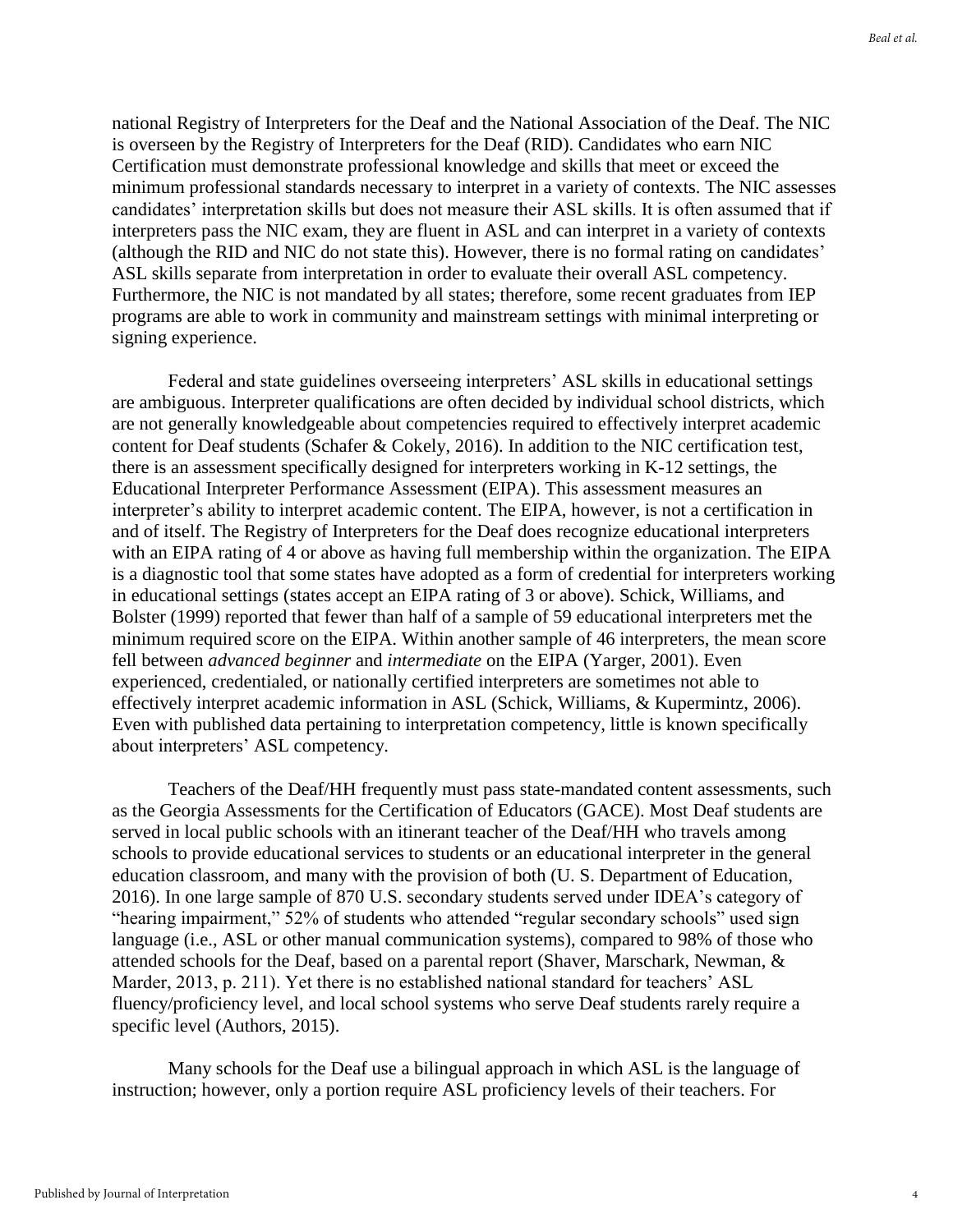instance, Beal-Alvarez and Scheetz (2015) reported limited responses to an e-mail survey that indicated sixteen states do not require a specific level of ASL proficiency for teachers through the ASLPI (ASLPI; Gallaudet University, 2014) or the SLPI (Newell, Caccamise, Boardman, & Holcomb, 1983), while eight do. These assessments are interactive conversational measures of candidates' ASL fluency that require a testing fee and provide results weeks or months after candidates complete their preparation programs. This prolonged timeline means that teaching candidates lose valuable preparation time for their classes, and that incumbent faculty in these programs are unaware of the candidate's areas of weakness. Upon preparation program exit, Curle and Jamieson (2011) reported that about half of teacher candidates were at a *beginner* level and about half were at an *intermediate* or *advanced* level based on faculty and student selfevaluations. Dodd and Scheetz (2003) provide survey results from a sample of 110 teachers of the Deaf/HH which indicate that a large majority of teachers complete ASL courses in their teacher preparation programs. Woodward and Allen (1987) reported 140 of 1,888 teachers surveyed use ASL in the classroom; however, there was no documentation of their skill levels. Other reviews (e.g., Goodman, 2006; Jones & Ewing, 2002) provide preparation program overviews but no data on pre-service teachers' ASL fluency. Only one published study specific to a teacher of the Deaf/HH found that the sole teacher in the study was aware of errors in her sign production but appeared unaware of how to match her communication to that of her preschool students (Erting, 1988).

Overall, the results of studies on professional interpreters and interpreter and teacher candidates suggest that most are not prepared to provide optimal communicative access to academic information in the classroom via ASL and need ongoing professional development to become fluent signers (Bontempo & Hutchinson, 2011; Bontempo & Napier, 2007; Dean & Pollard, 2001; Lang, Foster, Gustina, Mowl, & Liu, 1996; Schick et al., 1999; Storey & Jamieson, 2004; Yarger, 2001). While interpreter certification requires ongoing training, the responsibility for ensuring sign language proficiency prior to the provision of educational services for Deaf children appears to rest on university preparation programs.Currently, about 45 interpreter and 61 Deaf education university preparation programs exist in the U.S. with a minority requiring pre-admission ASL fluency (Carter, 2015; Goodman, 2006), unlike program requirements in other countries, such as Australia and Britain (Humphries & Allen, 2008; Jacobowitz, 2005; Napier, 2004; Swaney, 2015). Those that do require a fluency/proficiency level tend to do so near or at the end of the program and use measures developed in-house or externally through interview-format assessments such as the ASLPI (Gallaudet University, 2014) or the SLPI (Newell, Caccamise, Boardman, & Holcomb, 1983; see Authors, 2015, for a review).

#### CRITERION-BASED ASSESSMENTS

Currenlty, there are no available criterion-based assessments for sign language fluency that provide feedback in a timely manner to guide candidate training and program changes. (Bontempo & Napier, 2007; Wang et al., 2015). Informal methods of sign language assessment frequently involve the use of a rubric with numerical ratings across specific components, which are efficient and give immediate feedback (Authors, 2015; Easterbrooks & Huston, 2008; Lupton, 1998; Wang, Napier, Goswell, & Carmichael, 2015), but may reveal a greater "degree of uncertainty and subjective judgment" (Wang, Napier, Goswell, & Carmichael, 2015, p. 1).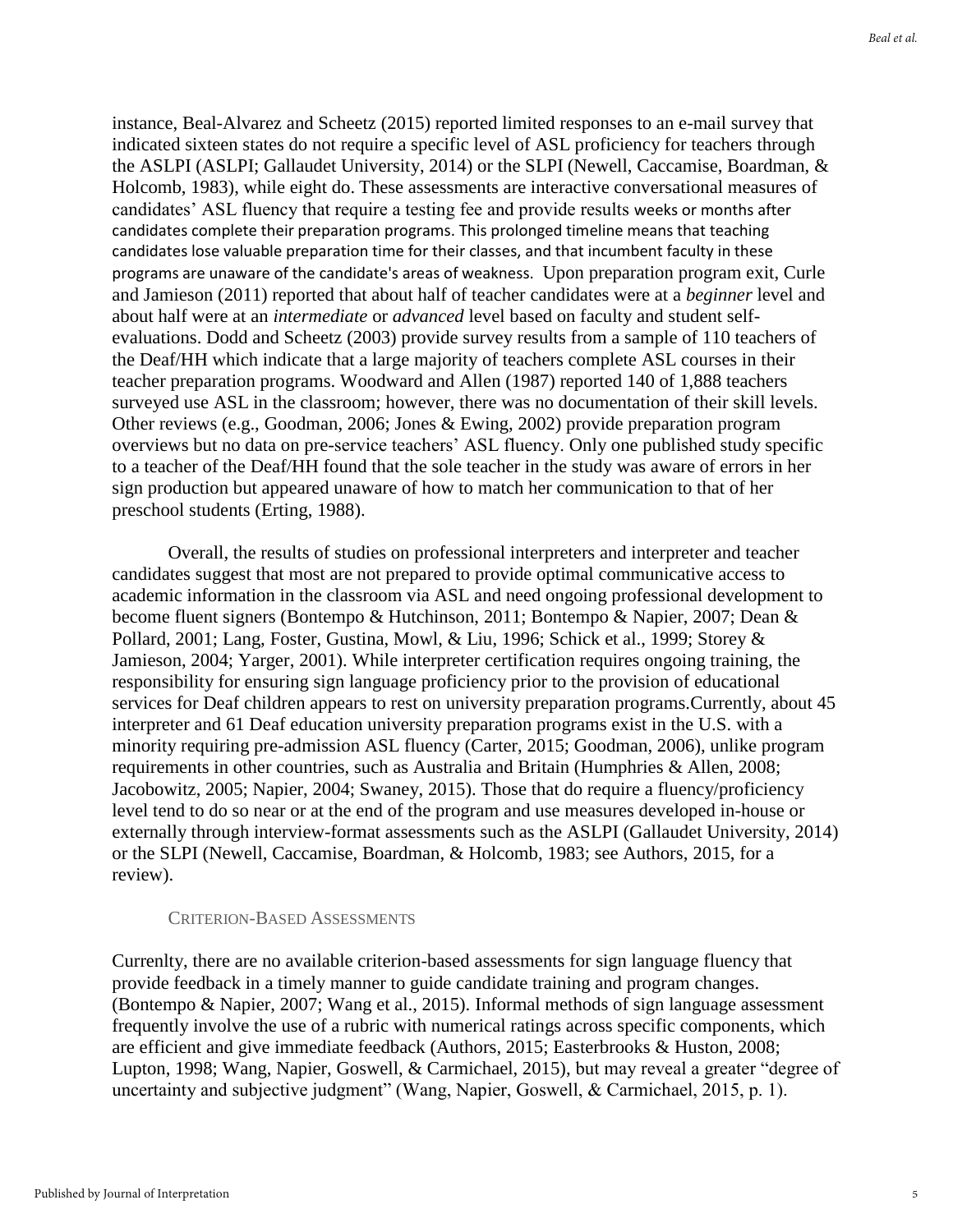Rubrics that define ASL fluency (Lupton, 1998) may serve as a progress-monitoring tool across university preparation programs. Based on evaluations by early and native Deaf signers, Lupton (1998) identified the following characteristics as indicative of ASL fluency: facial expression, body movement, acting out, creating a picture, appropriate speed, no mouthing, clear fingerspelling, and appropriate eye contact. These characteristics are included in the Learning Assessment of ASL Proficiency Rubric created by the National Consortium of Interpreter Education Centers (Beldon, 2012), which rates candidates' abilities across indicators as *inappropriate, inconsistent, appropriate,* or *consistent and appropriate.* 

Similarly, the Signed Reading Fluency Rubric (SRFR; Easterbrooks & Huston, 2008) includes the following indicators frequently found in signed narratives: speed, facial expression, body movement, sign space, sign movement, fingerspelling, use of space, role taking, eye gaze, directionality, pronominalization, and classifiers (semantic and size-and-shape-specifiers, or SASS). The complete rubric can be viewed in Easterbrooks and Huston (2008); minor adaptations to the rubric for the present study's picture book task included changing "text" to "picture book," "read-aloud" and "reading" to "narrative retell," and "reader" to "signer" (Authors, 2015). These indicators are evaluated as *not observed*, *emerging, beginning, developing*, or *mature/fluent* with expanded descriptions for each indicator at each level. The use of rubrics includes both benefits and challenges. The SRFR is the only ASL rubric with published data on its reliability and validity across raters (see Authors, 2015; Easterbrooks & Huston, 2008 for reviews). Rubrics can provide quick assessment measures and results directly related to specific tasks, such as narratives, with thorough descriptions of skills to be evaluated, and include the option for self-evaluation and triangulation across raters.

Challenges to rubrics include rater subjectivity (McNamara, 2000), including individual preferences for signing style (Lupton, 1998; Wang, Napier, Goswell, & Carmichael, 2015), individual interpretation of rating criteria (McNamara, 1996), intra- and inter-rater reliability (Bachman, 1990), validity, and time-consuming training (Wang, Napier, Goswell, & Carmichael, 2015). Wang and colleagues (2015) provide an overview of inter-rater training procedures and note that variability among raters will remain even with rater training. For instance, Wang and colleagues analyzed the evaluations of two interpreter educators and one interpreter practitioner, all of whom were typical hearing, native signers (the authors did not indicate whether the raters were children of Deaf adults, or CODAS) with national accreditation for translation and interpreting, of an interpreting team's simultaneous English to Auslan (Australian Sign Language) and Auslan to English interpretation of a conference. They reported higher ratings and higher agreement between the interpreter educators. Wang et al. concluded that the educators "were more experienced in testing an assessment against criteria, scales, and standards" (p. 11), that assessment was a regular part of their work, and that the competencies on the rubric were directly related to their teaching units. They also noted that the two educators had exposure to a broad spectrum of interpreting abilities into which they placed the interpreters they evaluated. In contrast, the third rater, who gave significantly lower scores, likely had less experience with both evaluation and breadth of signers, paired with "high personal standards" (p. 12). However, Wang et al. did not provide intra-rater reliability results.

Seeking a quick and efficient assessment of candidates' fluency at the end of their ASL IV course, but a year prior to their program completion, Authors (2015) investigated candidate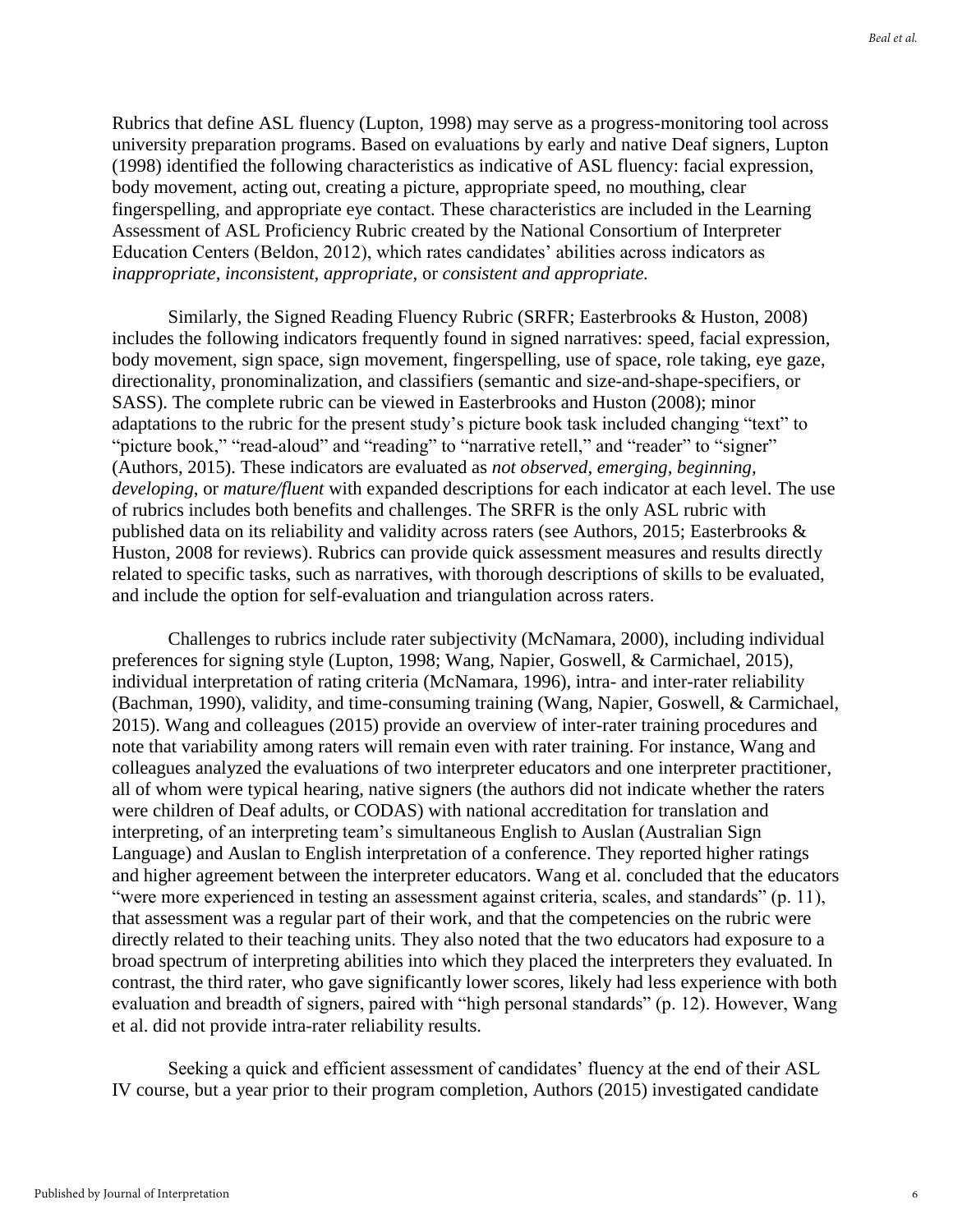self-evaluation and faculty evaluation of candidates' narrative renditions of a picture storybook using the twelve indicators of the SRFR (Easterbrooks & Huston, 2008). Candidates' self-ratings ranged from *emergent* to *fluent*, with a mean rating of *developing*. Candidates tended to self-rate their fluency higher overall than faculty about half of the time, similar to previous findings of signers' overestimation of their fluency (Lang et al., 1996; McDermid, 2009; Schick et al., 1999; Stauffer, 2011; Yarger, 2001), although Stauffer (2011) reported a significant moderate to strong correlation between candidates' self-ratings and their instructors' ratings. Compared to faculty ratings, candidates showed more variability in their self-ratings of signing speed, movement, and use of pronominalization (i.e., establishing and referring to objects/people in space; Authors, 2015). Their ratings were similar to those of faculty for body movement and eye gaze (Authors, 2015). These findings align with those of R. L. McKee and D. McKee (1992).

We investigated the ASL fluency of candidates in a Bachelor's degree university program that requires interpreting and Deaf education candidates to complete four ASL courses that utilize specific curricula (*Signing Naturally*), supplemental activities (online or professional videos, activities and games in class, books, and articles), and instructional approaches (i.e., classes were conducted in the target language from the beginning of instruction) similar to some other university preparation programs in the U.S. (R. L. McKee & D. McKee, 1992; Rudser, 1988; Swaney, 2015). Candidates were evaluated using formative and summative assessments across all four ASL courses, including the use of video-linked professor and self-evaluation comments via online software, so that candidates could compare their comments to those of their peers and professors. ASL I and ASL II were compacted into intense one-month sessions (June and July, respectively) and ASL III and ASL IV occurred across Fall and Spring semesters, respectively. Concurrent courses beyond ASL I-IV differ between interpreter and teacher candidates due to the specific skills needed for each professional role. Interpreter candidates complete two supplementary ASL-related courses: Linguistics of American Sign Language, and Fingerspelling, Numbers, and Classifiers. Teacher candidates complete a Manual Communication course. This course introduces various grammatical features of ASL and examines conceptually accurate sign language in English word order (Conceptually Accurate Signed English and Contact Signing).

At the end of ASL IV in the present university program, all candidates are required to take the ASLPI and achieve a minimum of a  $1+$  (on a scale of 1 to 5) prior to the onset of their interpreting or student teaching internships. Furthermore, those obtaining the minimum 1+ are required to re-take the ASLPI with the expectation that they earn a 2 prior to the end of the semester. These scores were established in collaboration with administrators at schools for the Deaf and the Deaf Education and Interpreting Advisory Board, composed of university faculty and students as well as community stakeholders. Additionally, candidates are encouraged to participate in the university ASL Club and ASL social activities outside of the classroom with Deaf community members and their program peers, similar to other programs (Rosen, 2004). Authors (2015) provide additional curriculum details.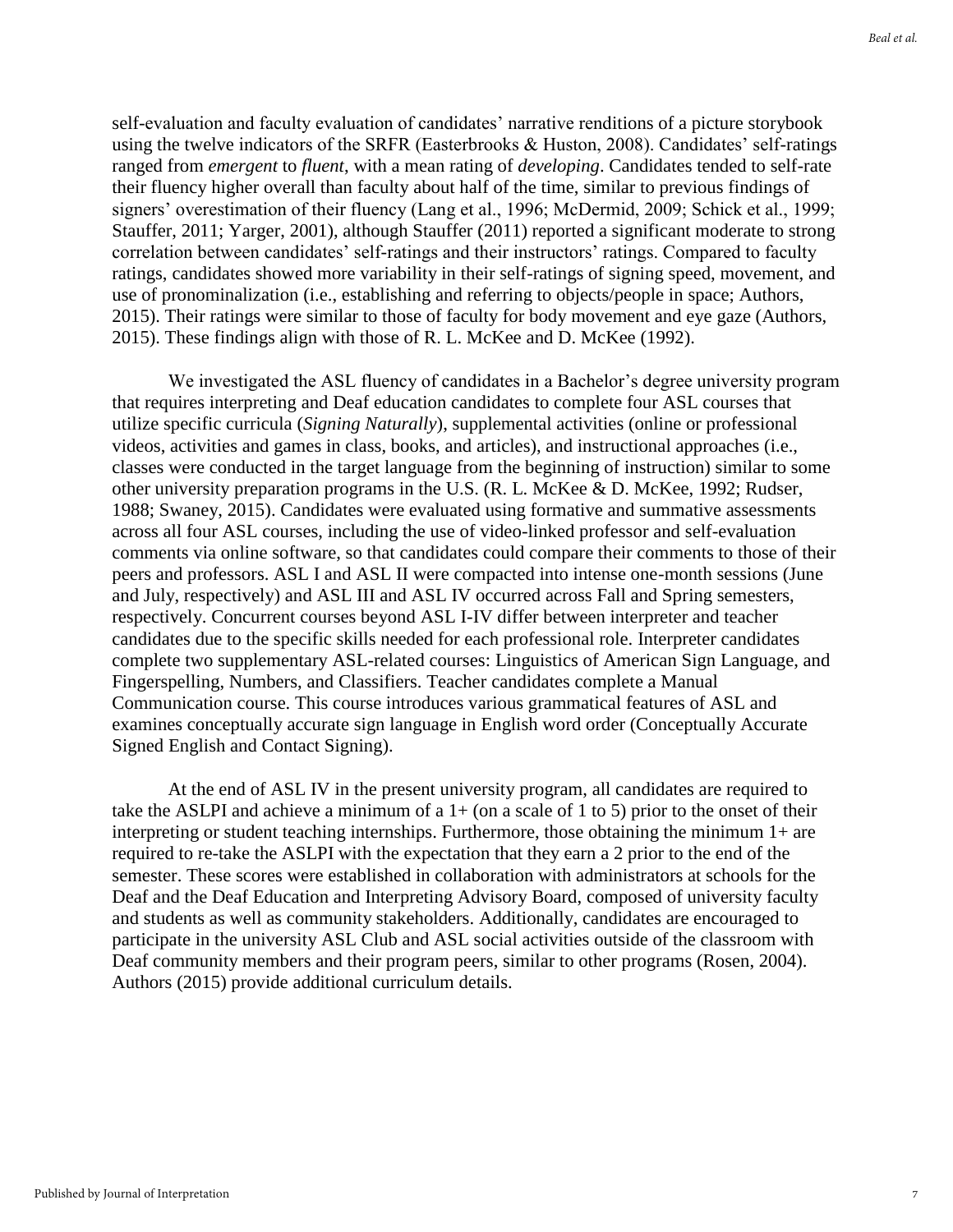#### RATIONALE FOR THIS STUDY

Previously, researchers identified gaps in interpreters' ASL fluency at the end of their preparation programs and even after they worked multiple years within the profession; limited data are available for teachers of the Deaf/HH (Authors, 2015). Most published assessment results are from formal measures without a self-evaluation component (e.g., ASLPI, EIPA, SLPI). While longitudinal investigations of interpreters' and teachers' fluency across time have been suggested (Authors, 2015), they remain glaringly absent in the literature. Informal longitudinal assessments conducted at two points in time during a preparation program, by way of self- and faculty evaluations, may update interpreter and teacher candidates' ongoing ASLlearning goals related to both their university courses and their professional development (Bontempo & Napier, 2007). Additionally, outside of trained evaluators for formal assessments such as the ASLPI and the SLPI, Deaf stakeholder perceptions are noticeably absent from L2 learners' skill ratings.

Our aims in the present study are as follows: 1) Investigate changes in signed narrative renditions of a picture book at the end of ASL I (T1) and again at the end of ASL IV (T2) for interpreter and Deaf education candidates. 2) Investigate author inter-rater reliability of the evaluation rubric across candidates and authors. 3) Identify areas in need of change within the university preparation program.

#### **METHODS**

#### PARTICIPANTS.

The University Institutional Review Board (IRB) approved the research protocol for this study. Participation in this study was voluntary, unrelated to course grades, and candidates signed a consent form to participate. A total of 19 female candidates in the interpreting  $(n = 11)$  and teacher preparation  $(n = 8)$  programs participated in this study (see Table 1). All candidates completed a background form, including questions regarding age, gender, university program (interpreting or Deaf education), childhood language used at home, preferred language, other languages used, years signing, and self-rated ASL fluency level. All candidates fell between 20- 28 years of age and reported spoken English as their primary communication mode and ASL as another language used. All candidates except two reported that their childhood home language was spoken English. At the end of ASL I, candidates' length of signing time ranged from nine months to two years, with the exception of candidate 3, and most ( $n = 15$ ) learned ASL as a result of their university courses. At the end of ASL I (T1), five candidates rated their ASL fluency as *basic*, twelve as *conversational*, one as *fluent*, and one *in need of remediation*. At T2, all candidates had completed ASL I, II, III, and IV; eleven (mostly interpreter candidates) completed Numbers, Fingerspelling and Classifiers; and six of the Deaf education candidates completed Manual Communication.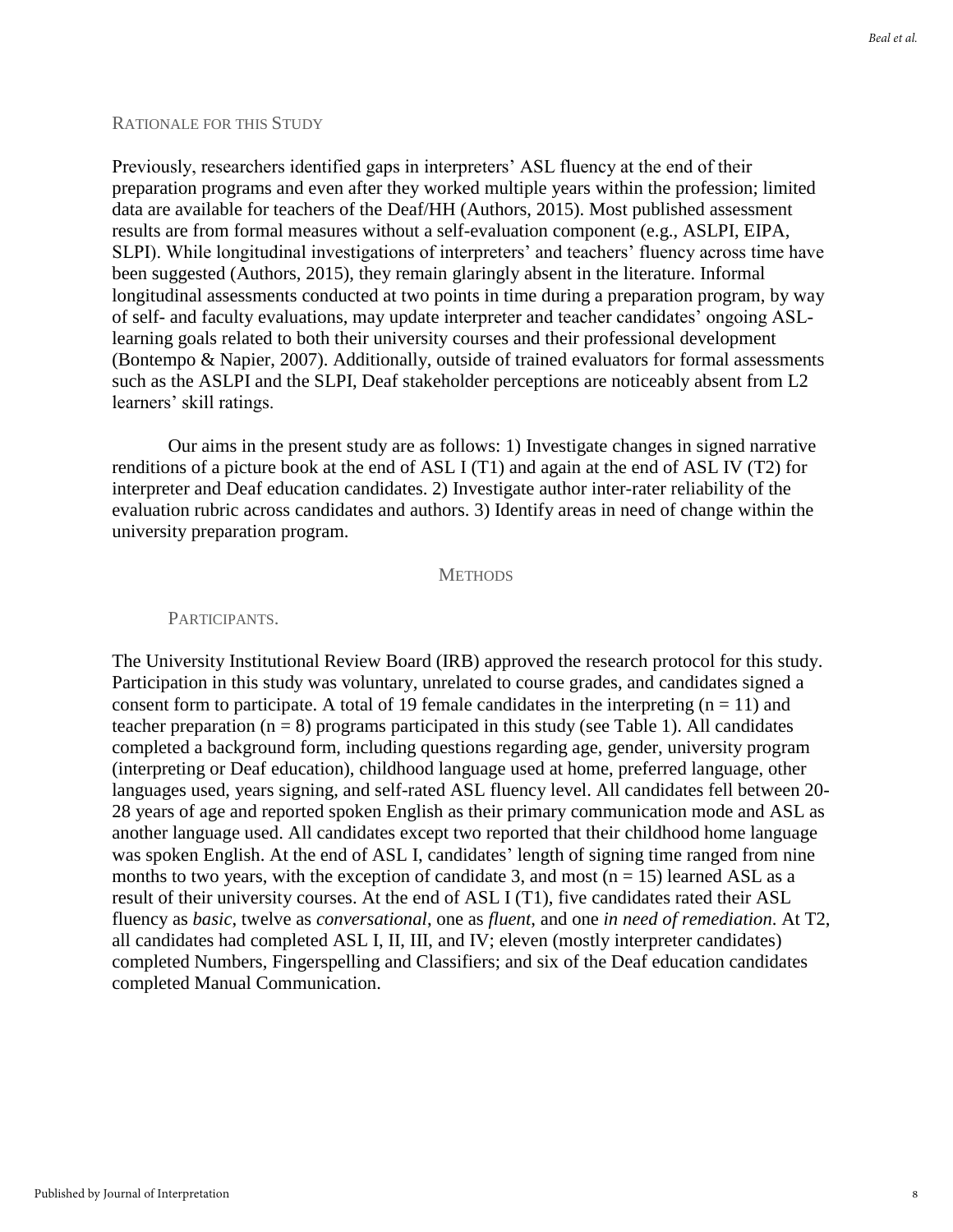| Candidate      | Age       | Program     | Other<br>Languages | Years; months<br>signing | Self-rated fluency<br>level |
|----------------|-----------|-------------|--------------------|--------------------------|-----------------------------|
| $\mathbf{1}$   | 18-20     | Interpreter | <b>ASL</b>         | 0:9                      | basic                       |
| $\overline{2}$ | 18-20     | Interpreter | <b>ASL</b>         | 0;9                      | conversational              |
| 3              | $21 - 24$ | Interpreter | <b>ASL</b>         | 8                        | fluent                      |
| $\overline{4}$ | $21 - 24$ | Interpreter | <b>ASL</b>         | 0;9                      | conversational              |
| 5              | $21 - 24$ | Interpreter | <b>ASL</b>         | 0;9                      | conversational              |
| 6              | $21 - 24$ | Interpreter | <b>ASL</b>         | 0:9                      | conversational              |
| 7              | $21 - 24$ | Interpreter | ASL, Spanish       | 0;9                      | conversational              |
| 8              | $21 - 24$ | Interpreter | <b>ASL</b>         | 3                        | conversational              |
| 9              | $21 - 24$ | Interpreter | <b>ASL</b>         | 0:9                      | conversational              |
| 10             | $21 - 24$ | Interpreter | <b>ASL</b>         | 0:9                      | basic                       |
| 11             | 18-20     | Interpreter | <b>ASL</b>         | $\overline{4}$           | conversational              |
| 12             | $25 - 28$ | Deaf Ed     | <b>ASL</b>         | 0:9                      | basic                       |
| 13             | $21 - 24$ | Deaf Ed     | <b>ASL</b>         | 0:9                      | conversational              |
| 14             | $21 - 24$ | Deaf Ed     | <b>ASL</b>         | 0:9                      | conversational              |
| 15             | $21 - 24$ | Deaf Ed     | <b>ASL</b>         | 0;9                      | conversational              |
| 16             | $21 - 24$ | Deaf Ed     | <b>ASL</b>         | 0:9                      | basic                       |
| 17             | $21 - 24$ | Deaf Ed     | <b>ASL</b>         | 0;9                      | conversational              |
| 18             | $21 - 24$ | Deaf Ed     | ASL, Spanish       | 0;9                      | in need of                  |
|                |           |             |                    |                          | remediation                 |
| 19             | 21-24     | Deaf Ed     | <b>ASL</b>         | $\overline{c}$           | basic                       |

Table 1. Candidates' background information at T1 based on self-report.

#### DATA COLLECTION.

We replicated the procedures of Beal-Alvarez and Trussell (2015). The researchers provided an outline of the study to potential candidates near the end of ASL I and ASL IV courses. At the end of both courses candidates: 1) completed a background form (see Table 1); 2) previewed a picture book (with no printed text) and rehearsed signing it (*A Day in the Park,* Dinardo, 1988); 3) individually video-recorded their signed rendition of the picture book in a quiet location in the university library or in their home (for online learners); and 4) watched their video and conducted a self-evaluation using an adapted version of the SRFR (Easterbrooks & Huston, 2008). We selected the SRFR because it has published data related to this narrative storybook task (see Authors, 2015) and previous rater reliability (Authors, 2015; Easterbrooks & Huston, 2008), contains comprehensive indicator and level descriptions of the elements we expected to see in candidates' narrative renditions, provides an opportunity for self-evaluation and ratings by multiple assessors, and is efficient to administer and score, with an average of 20 to 30 minutes per storybook video. Using paper or digital copies, candidates circled a level of fluency across each indicator for their self-evaluation. No additional information related to specific indicators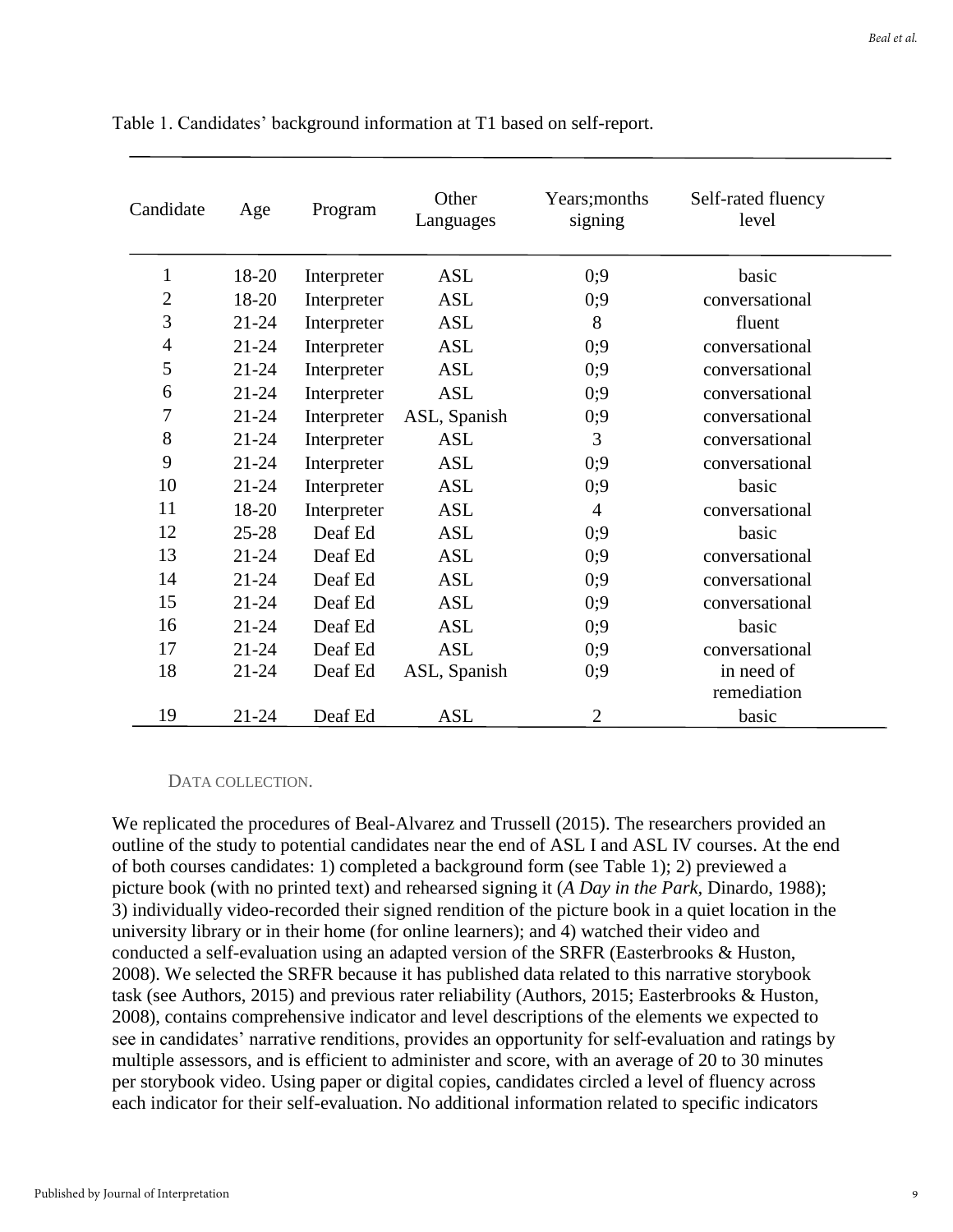was provided to candidates. The intent was to assess candidates' abilities to independently comprehend and recognize ASL components at the end of both ASL I and ASL IV. Candidates uploaded their videos online to an invited location for author access and turned in paper or digital copies of the background form and completed rubrics.

All authors work with Deaf individuals and use ASL on a daily basis. Beal and Trussell have fourteen and nine years of experience, respectively, teaching Deaf students at the Pre-K-12 and university levels and having Advanced Plus ratings on the SLPI (Newell, Caccamise, Boardman, & Holcomb, 1983). Scheetz has 30 years of experience teaching Deaf students and has been a nationally certified interpreter for 25 years. Beal and Trussell teach Deaf education courses at the university level. McAllister and Listman are Deaf, use ASL as their primary language, and have Master's degrees in Deaf Education. The fourth author has five years of experience teaching high school English at a school for the Deaf and the fifth author has eight years of teaching experience, ASLTA provisional certification, and teaches university ASL and interpreting courses.

#### DATA ANALYSIS.

Because each candidate rendered the picture book at x (T1) and x2 (T2), there was a total of 38 videos. We followed Quinto-Pozos' (2007) method of blinding authors to the condition of the video (whether T1 or T2) by randomizing the videos across condition and dividing them among the authors for coding. Each video was watched and independently rated by two hearing authors and one Deaf author using the adapted SRFR rubric, following the procedures of Authors (2015). Additionally, due to variation in ratings between the hearing authors and the fourth Deaf author, a subset of videos was rated by the fifth Deaf author. For each video, we rated each of the twelve indicators across five fluency levels and calculated the total score across the indicators (total of 12 indicators x 5 levels per indicator = 60 possible points). Author 1 coded 16 T1 and 13 T2 videos (29 total), Author 2 coded 12 T1 and 18 T2 videos (30 total); Author 3 coded 15 T1 and 11 T2 videos (26 total); Author 4 coded all T1 and T2 videos (38 total); and Author 5 coded 2 T1 and 10 T2 videos.

To investigate changes in interpreter and Deaf education candidates' signed narrative renditions of a picture book across time we used candidate self-evaluations and evaluations by hearing and Deaf university faculty at T1 and T2 and calculated means and standard deviations (SDs), and compared them to self- and author-evaluation scores using correlations and Analysis of Variance (ANOVA) statistics. To investigate inter-rater reliability of the evaluation rubric across candidates and authors we compared individual evaluation scores using correlations and ANOVA statistics. The first three authors completed intra-rater agreement by re-coding three randomly selected videos approximately three months after the initial ratings and compared initial and subsequent ratings, while the fourth author re-coded six purposefully selected videos based on differences between his ratings and those of the first three authors (Wang, Napier, Goswell, & Carmichael, 2015). Finally, to identify areas in need of change within our university preparation program, we analyzed specific rubric indicators that differed among candidates and authors. Below, we present our findings.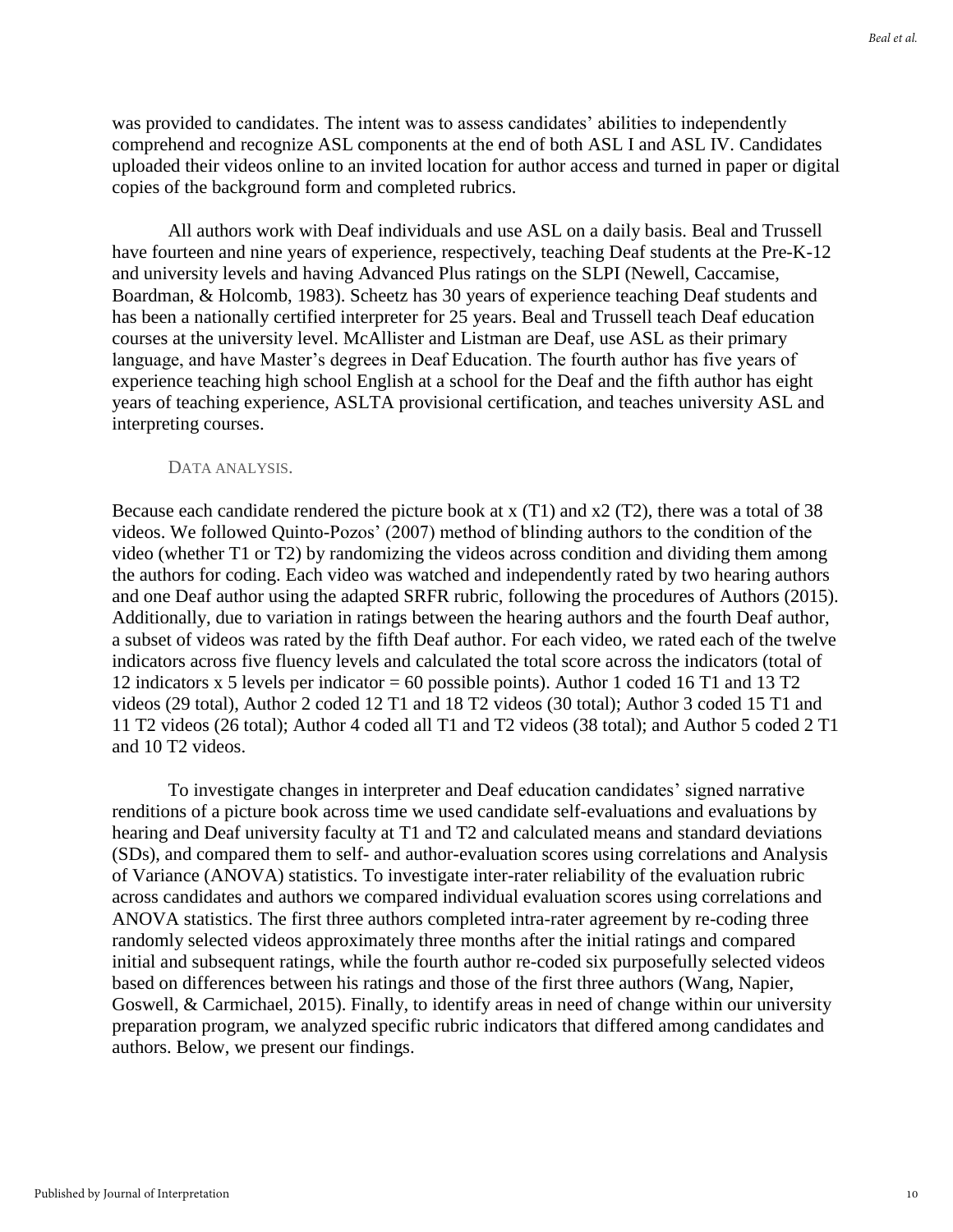#### **RESULTS**

In this study, we first investigated changes in candidates' signed narrative renditions of a picture book at the end of ASL I (T1) and again at the end of ASL IV (T2). We used candidate selfevaluations and evaluations by hearing and Deaf university faculty at T1 and T2 and calculated means, SDs, and ANOVA statistics. At T1, candidates' self-evaluation scores ranged from 12 to 43 (out of a possible 60). At T2, candidates' self-evaluations ranged from 12 to 41. While candidates' self-evaluation mean score increased by 4.7 points from T1 ( $M = 29.7$ ,  $SD = 9.42$ ) to T2 ( $M = 34.4$ ,  $SD = 7.15$ ), this difference was not significant ( $F [1, 40] = 3.33$ ,  $p = .075$ ). However, candidates' scores at each time strongly and significantly correlated ( $r = .517$ ,  $p =$ .016).

Author ratings for the candidates at T1 ranged from 8 to 42. At T2, authors' ratings ranged from 9 to 45. At T1, all author means were lower than candidate means, but only the fourth Deaf author scored candidates significantly lower than their self-evaluations (see Table 3). Similarly, at T2, all author means were lower than candidate means. Both Deaf authors rated candidates significantly lower than their self-ratings. None of the correlations between authors and candidates for T1 or T2 were significant with the exception of the first author at T2 ( $N = 13$ ,  $r = .553$ ,  $p = .050$ ). While candidates' mean score changed by nearly five points, the fourth Deaf author's mean score between time periods changed by less than one point (he rated all videos). The hearing authors, who rated different candidates at each time point, changed by 4 to 8 points across time periods.

| Author                         | F                  |         | Cand. $M$      | Cand. SD | Author $M$ | Author SD |
|--------------------------------|--------------------|---------|----------------|----------|------------|-----------|
|                                |                    |         | T <sub>1</sub> |          |            |           |
| $JB$ <sup><math>a</math></sup> | $F[1, 28] = 2.23$  | .146    | 29.0           | 9.35     | 23.7       | 10.17     |
| $NA^a$                         | $F[1, 19] = 1.04$  | .321    | 29.6           | 9.51     | 24.6       | 12.21     |
| JT <sup>a</sup>                | $F[1, 26] = 1.13$  | .298    | 27.9           | 10.80    | 23.9       | 9.08      |
| AM <sup>b</sup>                | $F[1, 36] = 17.05$ | $.000*$ | 29.1           | 9.72     | 16.4       | 9.23      |
|                                |                    |         | T <sub>2</sub> |          |            |           |
| <b>JB</b>                      | $F[1, 24] = .838$  | .369    | 36.9           | 2.30     | 35.3       | 5.60      |
| <b>NS</b>                      | $F[1, 34] = .731$  | .399    | 34.1           | 7.64     | 31.8       | 8.34      |
| <b>JT</b>                      | $F[1, 20] = .480$  | .496    | 32.2           | 9.24     | 29.8       | 6.52      |
| AM                             | $F[1,40] = 68.00$  | $.000*$ | 34.4           | 7.15     | 17.14      | 6.4       |
| $JL^{b, c}$                    | $F[1, 18] = 8.26$  | $.010*$ | 37.2           | 2.35     | 28.4       | 9.40      |

Table 3. Mean comparison results at T1 and T2 for individual author ratings and candidate selfevaluations.

<sup>a</sup> Typical hearing; <sup>b</sup> Deaf; <sup>c</sup> Results only for T2;  $* p < .05$ .

We investigated intra- and inter-rater reliability using the evaluation rubric across candidates and authors. For intra-rater reliability, Author 1's difference in ratings ranged from 3 to 4 points (out of a total of 60). Author 2's difference ranged from 4 to 8 points. Author 3's difference ranged from 1 to 3 points. Author 4's differences ranged from 1 to 4 points. We investigated differences in ratings among authors. Because each author did not rate each candidate, we compared ratings for pairs of authors on the candidates they did rate. There were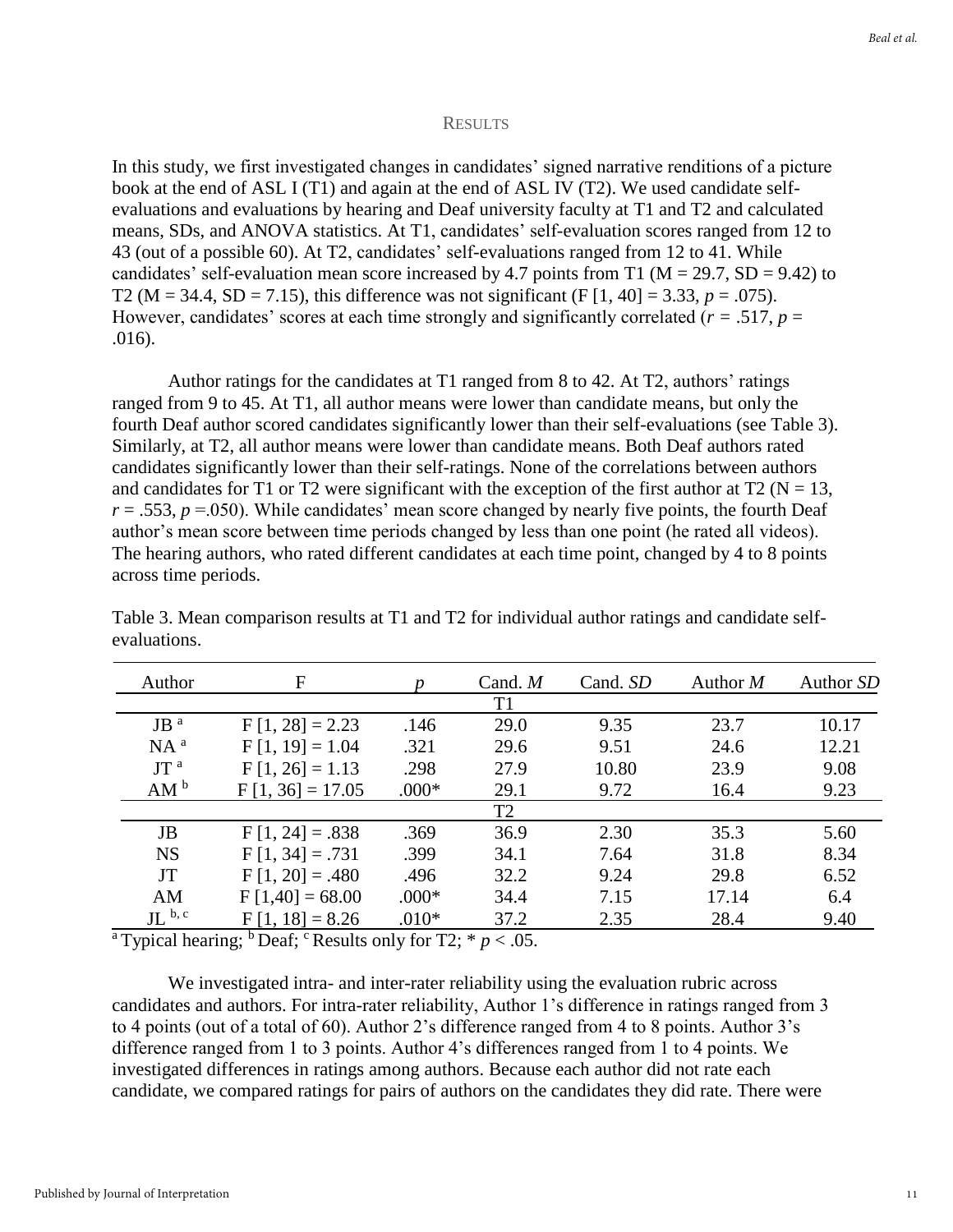no significant differences between any of the hearing authors' ratings for videos at T1 or T2 (see Table 4) or the hearing authors and the fifth Deaf author.

| Author 1        | Author 2        | $\overline{F}$     | $\boldsymbol{p}$ | Author $1 M$ | Author $2 M$ |  |  |  |  |
|-----------------|-----------------|--------------------|------------------|--------------|--------------|--|--|--|--|
|                 | T1              |                    |                  |              |              |  |  |  |  |
| JB <sup>a</sup> | $NA^a$          | $F[1, 12] = .041$  | .843             | 24.29        | 23.00        |  |  |  |  |
| <b>JB</b>       | JT <sup>a</sup> | $F[1, 18] = .600$  | .449             | 24.3         | 21.4         |  |  |  |  |
| <b>JB</b>       | AM <sup>b</sup> | $F[1, 30] = 8.88$  | $.006*$          | 24.3         | 14.9         |  |  |  |  |
| <b>NA</b>       | <b>JT</b>       | $F[1, 10] = .001$  | .982             | 27.0         | 27.2         |  |  |  |  |
| <b>NA</b>       | AM              | $F[1, 22] = 5.31$  | $.031*$          | 25.8         | 15.6         |  |  |  |  |
| <b>JT</b>       | AM              | $F[1, 28] = 3.62$  | .068             | 24.5         | 18.1         |  |  |  |  |
|                 | T <sub>2</sub>  |                    |                  |              |              |  |  |  |  |
| JB              | <b>NS</b>       | $F[1, 18] = 1.03$  | .324             | 35.7         | 32.5         |  |  |  |  |
| <b>JB</b>       | <b>JT</b>       | $F[1, 4] = .214$   | .668             | 34.0         | 30.3         |  |  |  |  |
| <b>JB</b>       | AM              | $F[1, 24] = 43.04$ | $.000*$          | 35.3         | 18.6         |  |  |  |  |
| <b>NS</b>       | JT              | $F[1, 14] = .127$  | .727             | 30.9         | 29.6         |  |  |  |  |
| <b>NS</b>       | AM              | $F[1, 34] = 31.45$ | $.000*$          | 31.8         | 17.5         |  |  |  |  |
| <b>JT</b>       | AM              | $F[1, 20] = 45.06$ | $.000*$          | 29.8         | 14.8         |  |  |  |  |
| <b>JB</b>       | $JL^{b,c}$      | $F[1, 12] = 4.34$  | .059             | 34.2         | 28.9         |  |  |  |  |
| <b>NS</b>       | $J_{\rm L}$     | $F[1, 14] = 3.49$  | .083             | 37.4         | 28.8         |  |  |  |  |
| <b>JT</b>       | $J_{\rm L}$     | $F[1,8] = 3.37$    | .104             | 34.0         | 27.2         |  |  |  |  |
| AM              | JL              | $F[1, 18] = 13.44$ | $.002*$          | 15.6         | 28.4         |  |  |  |  |

Table 4. Mean comparison results at T1 and T2 by author pairs.

<sup>a</sup> Typical hearing; <sup>b</sup> Deaf; <sup>c</sup> Results only for T2;  $* p < .05$ .

At T1, however, the hearing authors significantly differed in their ratings compared to the fourth Deaf author (the classroom teacher) in every case, with the exception of the third author (hearing university faculty). At T2, the two Deaf authors' ratings again differed significantly, with the fourth author consistently rating candidates lower than the fifth author (F  $\lceil 1, 18 \rceil =$ 13.44, p = .002). To triangulate our data, and similar to Wang et al.'s inter-rater investigation, we looked for patterns by rubric indicator within candidates' and authors' differences in ratings at each time point (see Figures 1 and 2).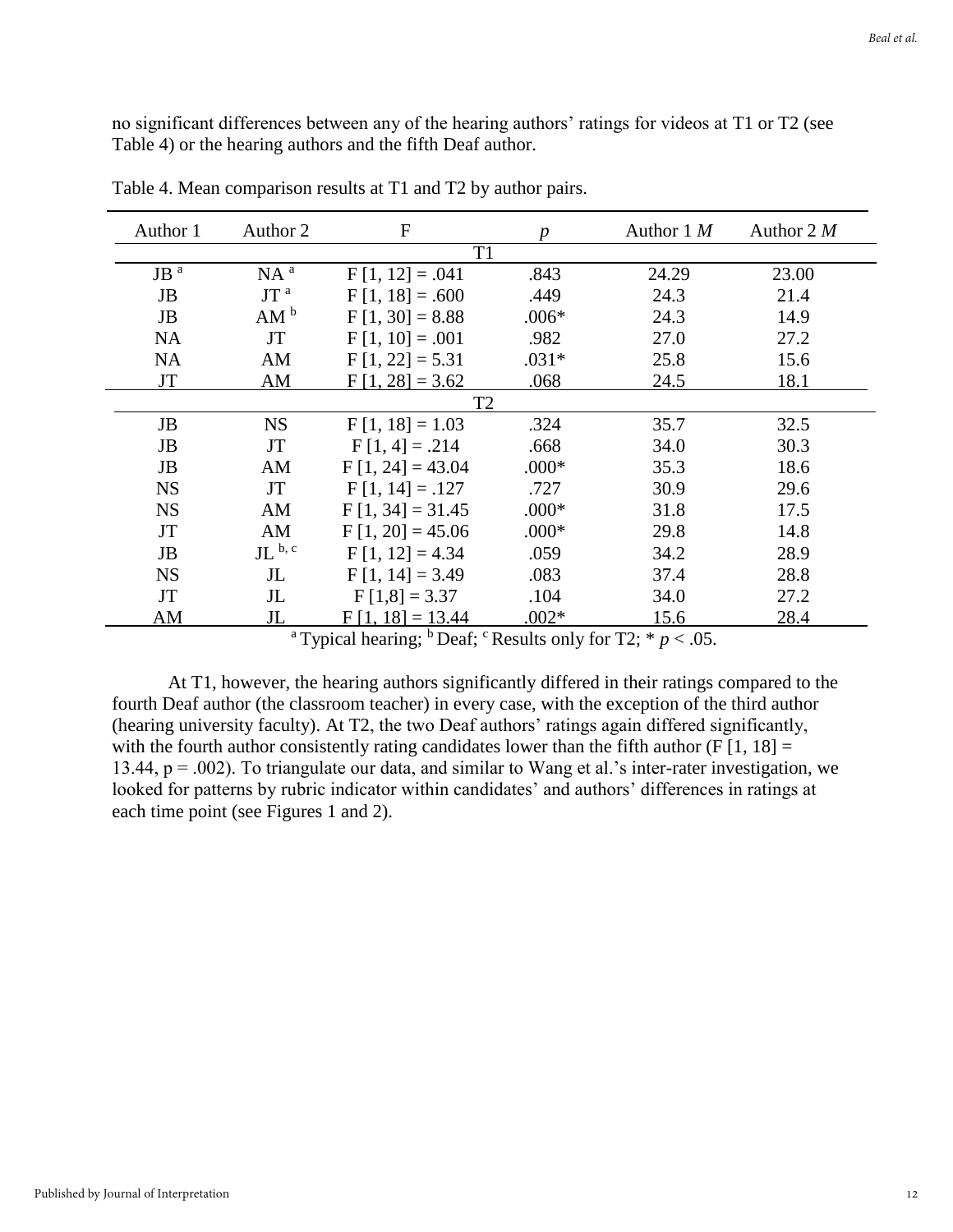

Figure 1. Ratings by all four authors and self-ratings across candidates at T1.

Figure 2. Ratings by all four authors and self-ratings across candidates at T2.



At T1, the authors appeared to have a similar shape and a difference in scale in their graphed ratings across candidates. For example, all authors rated candidate 2 low and candidate 3 high, followed by a low rating for candidate 4 and a high rating for candidate 8. At T2, author ratings were more diverse across candidates and graphed lines crossed more frequently, representing more variation in ratings. This correlates with the significant differences reported above.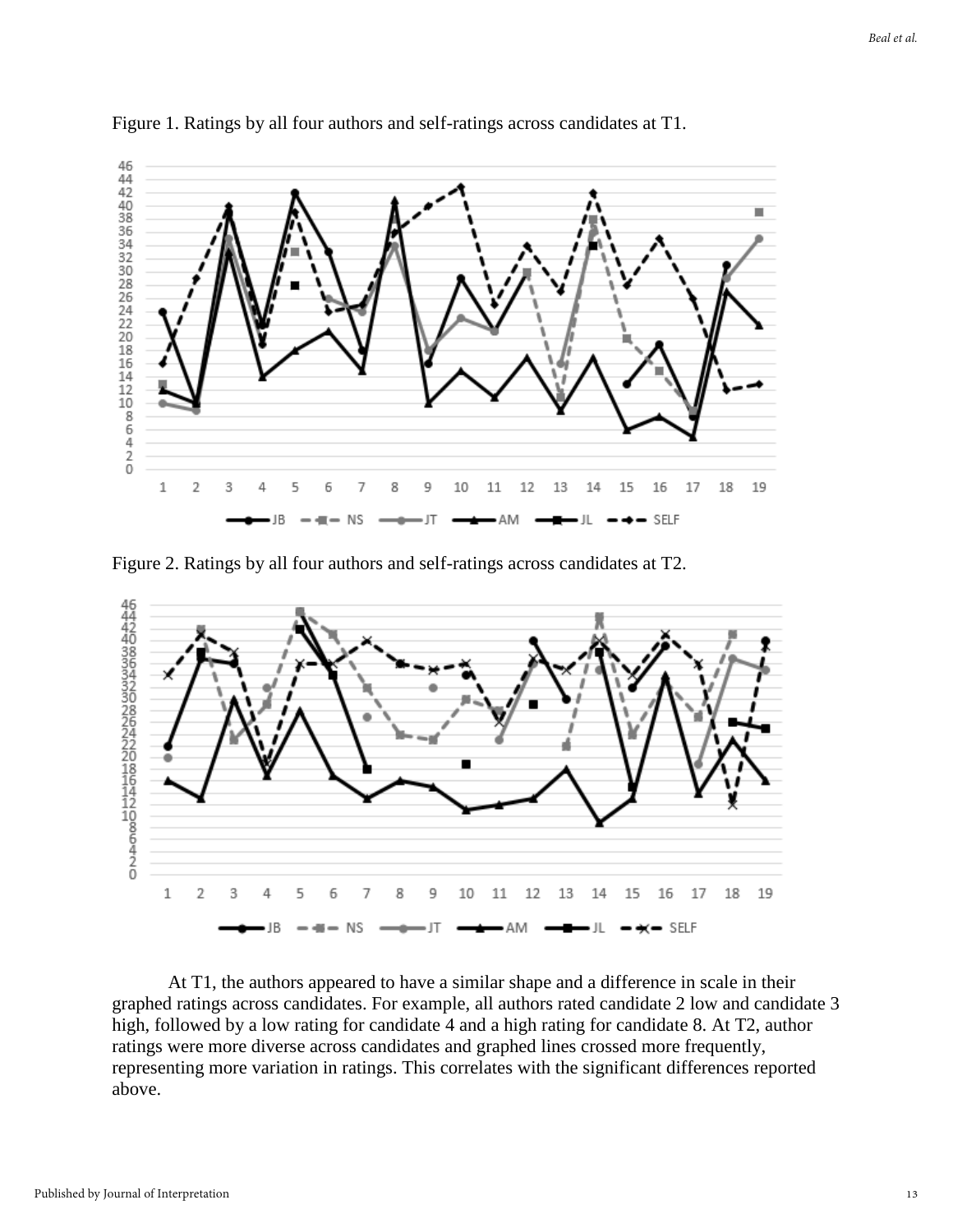Finally, we analyzed specific rubric indicators that differed among candidates and authors (see Table 5). At T1, candidates demonstrated inflated ratings across all indicators, defined as a score higher than all author ratings. Two or more authors disagreed by two or more levels on every indicator for at least one candidate at T1. Candidates' inflated ratings at T2 differed from T1, although role taking and pronominalization fell within the top three most frequently inflated indicators at both time points. At T2, sign space, speed, and pronominalization fell within the top three most frequent disagreements, while the authors had fewer disagreements for facial expression from T1 to T2. From T1 to T2 there was a decrease in disparity between candidate self-evaluations and author ratings for facial expression, body movement, sign movement, and classifiers, suggesting possible increase in students' fluent use of these indicators. However, there were no noticeable changes from T1 to T2 for speed, sign space, use of space, role taking, directionality, eye gaze (all components of constructed action) and there was an increase in disparity for pronominalization. These are areas for possible direct instruction across ASL courses.

| <b>SRFR</b> Indicator                           | # of Candidate and<br>Author<br>Disagreements $T1^a$ | # of Candidate and<br>Author<br>Disagreements T2 | # of Author<br>disagreements $T1^b$ | # of Author<br>disagreements T2 |
|-------------------------------------------------|------------------------------------------------------|--------------------------------------------------|-------------------------------------|---------------------------------|
| Speed                                           |                                                      |                                                  |                                     | 15                              |
| Facial expression                               |                                                      |                                                  |                                     | 12                              |
| Body movement                                   |                                                      |                                                  |                                     | 12                              |
| Sign space                                      |                                                      |                                                  |                                     | 13                              |
| Sign movement                                   |                                                      |                                                  |                                     |                                 |
| Fingerspelling                                  |                                                      |                                                  |                                     | 11                              |
| Use of space                                    |                                                      |                                                  |                                     | 14                              |
| Role taking                                     |                                                      |                                                  |                                     | 10                              |
| Eye gaze                                        |                                                      |                                                  |                                     | 12                              |
| Directionality                                  |                                                      |                                                  |                                     | 13                              |
| Pronominalization                               |                                                      |                                                  |                                     | 14                              |
| Classifiers ( <i>i.e.</i> ,<br>depicting verbs) |                                                      |                                                  |                                     | 12                              |

Table 5. Candidate and author disagreements by SRFR indicator at T1 and T2.

<sup>a</sup>Candidates' self-evaluation score was higher than all author ratings;  $\frac{b}{b}$ Two or more authors disagreed by 2 or more levels.

#### **DISCUSSION**

We aimed to investigate change**s** in interpreter and Deaf education candidates' signed narrative renditions across time. It appears some candidates over-estimate their ASL fluency, as demonstrated by differences in self- and author ratings at each Time, similar to previous findings (Authors, 2015; Lang, Foster, Gustina, Mowl, & Liu, 1996; McDermid, 2009; Schick, Williams, & Bolster, 1999; Stauffer, 2011; Yarger, 2001). In some cases, indicators for which candidates overestimated their fluency aligned with those for which authors had higher disagreement, suggesting similar areas of difficulty in ASL evaluation, as reported by R. L. McKee and D. McKee (1992). Although candidates were not directly asked about their justifications when selfrating, one might speculate that candidates became more aware of ASL components across time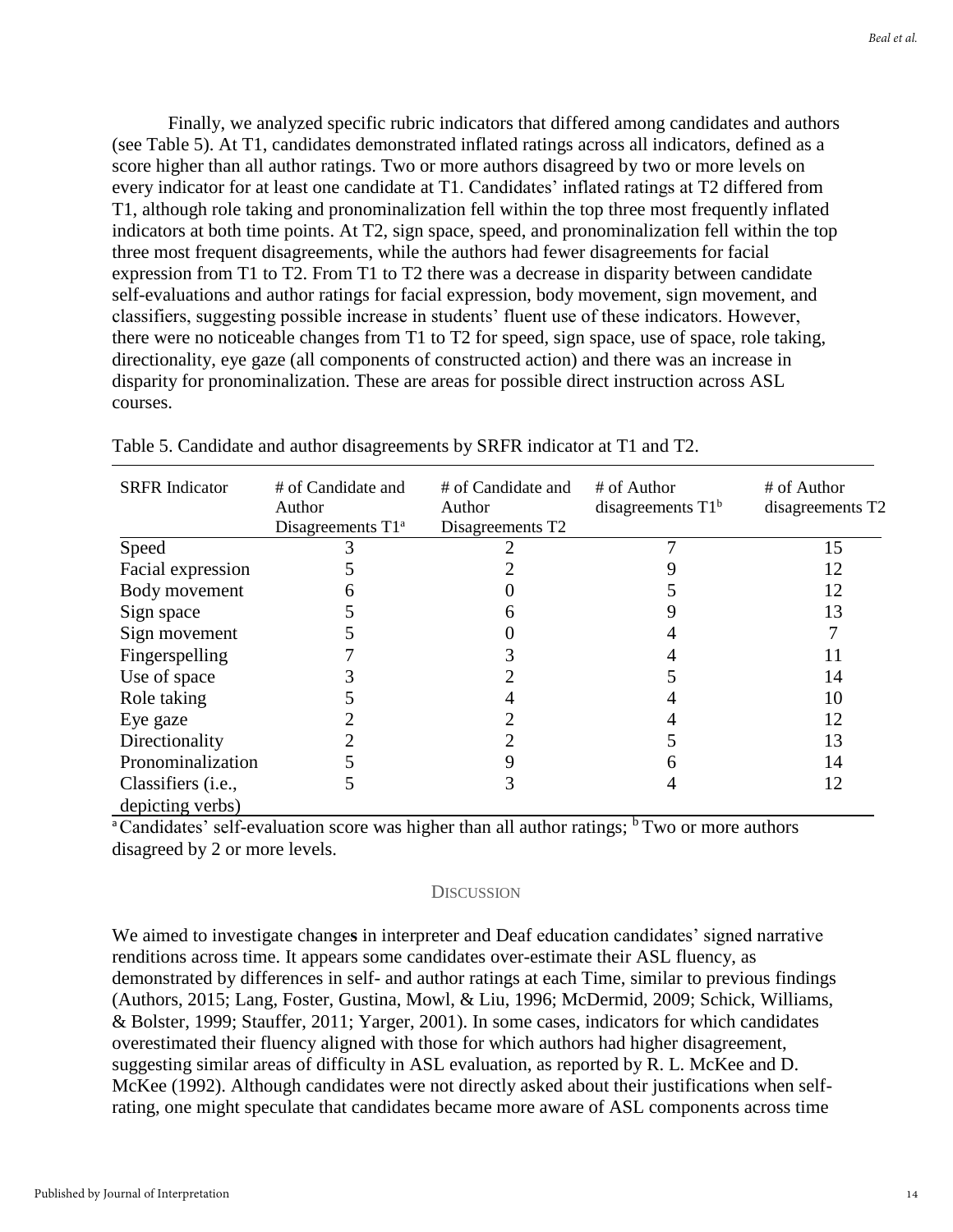and fine-tuned their initial over-estimated ratings at the end of ASL IV. At T1, candidates may not have been aware of what they should include in their renditions, which might be remedied in the future by asking them to compare and contrast their renditions to those of fluent Deaf adults (Beal-Alvarez & Trussell, 2015). Also, candidates' T1 and T2 self-evaluation scores strongly and significantly correlated, perhaps suggesting that their opinions of their ASL fluency are consistent across time, in that those whose scores were higher at T1 also were higher at T2. In contrast to Stauffer's (2011) findings, candidate and author ratings did not correlate in the present study, with the exception of the first author at T2.

We also aimed to assess inter-rater reliability using the evaluation rubric across candidates and authors. Inclusion of Deaf raters provided the opportunity to triangulate scores across multiple raters, all of whom bring different experiences and perspectives to the assessment process. Authors had high intra-rater reliability across time (Wang et al., 2015, did not provide intra-rater reliability results, which would contribute to a comparison on rubric reliability across raters). Notably, the hearing authors and the fifth Deaf author, all of whom are university faculty, tended to have high agreement, even though the third and fifth authors had never seen the candidates sign previously, which aligns with Wang et al.'s (2015) findings. Wang et al. noted that the two university educators in their study had exposure to a broad spectrum of interpreting abilities into which they placed the interpreters they evaluated. In contrast, the fourth rater, who had given significantly lower scores, likely had less experience with evaluation of university L2 signers. It is likely that the authors in the present study who were university faculty are more experienced in assessing the ASL fluency of university learners, while the fourth author, who is a classroom teacher, may have a different perspective relative to interpreter and teacher fluency based on his experience as a K-12 educator and consumer of interpreting services. Nevertheless, all of these perspectives present a triangulated view of university candidates' fluency and instructional needs during their preparation programs. Author ratings may have been affected by their experience with candidates across courses and their preferences for individual signing styles (Lupton, 1998; Wang et al., 2015). To mitigate the effect of bias in the present study, we triangulated candidate ratings by including self-evaluations, those of two university faculty who have taught the candidates one course each at the time of data collection, and those of two university faculty and one classroom teacher who have never seen the present candidates' signing.

Finally, we analyzed candidate performance across specific rubric indicators to identify areas in need of change within our university preparation program. Data collection at the end of ASL I provided an opportunity for candidates to become aware of the difficulty of some ASL components, similar to previous results (R. L. McKee & D. McKee, 1992) and presented an opportunity for them to work on these components across their subsequent ASL and university courses, as opposed to only at the end of ASL IV, when candidates in the present program complete the ASLPI. Use of the SRFR provided efficient longitudinal feedback on candidates' performance across specific narrative indicators and two time periods so that results could drive candidates' learning and authors' program alignment with candidates' needs. Candidates appear to need increased direct instruction in ASL components, especially those that are used by fluent native signers (Aarons & Morgan, 2003; Authors, 2015; Beal-Alvarez & Trussell, 2015; Cormier, Smith, & Sevcikova, 2013; Lupton, 1998; Taub & Galvan, 2001) and that are nonexistent in one's L1 (Rosen, 2004), such as the use of space for establishing and referencing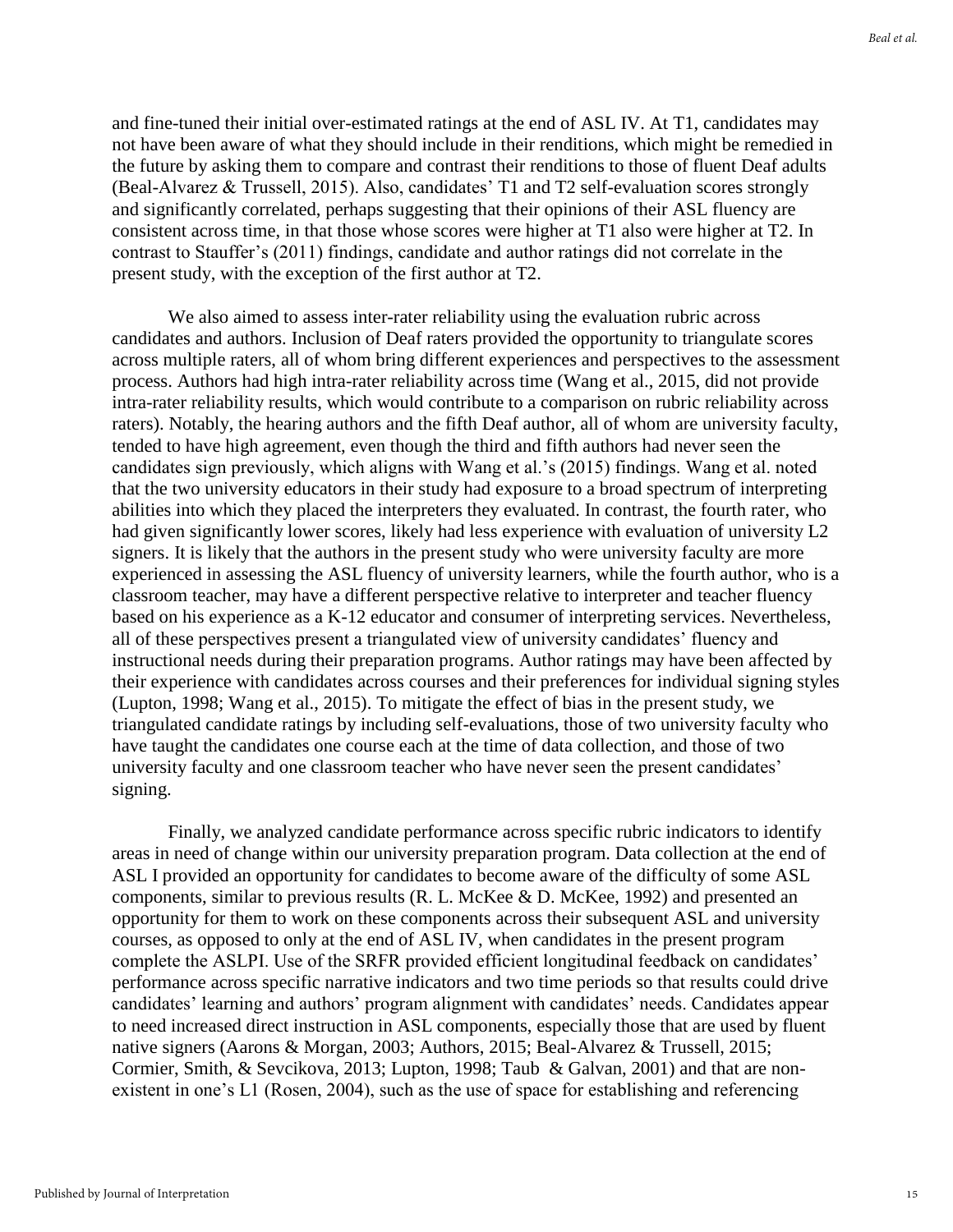characters across narrative events (pronominalization), and the use of classifier handshapes, depiction, and constructed action (i.e., facial expression, eye gaze, and role taking). Future research on candidates' narrative renditions might compare them to native or near-native signers' renditions, such as those presented in Beal-Alvarez and Trussell (2015). Evaluations might include Deaf community members as raters, who are consumers of interpreting services, and the use of paired rating sessions, as opposed to independent ratings, to discuss how each rater, including candidates themselves, arrived at her or his respective score. Finally, while university faculty may not have control over the provision of earlier ASL exposure, we can increase ASL exposure at the university level beyond required courses and Deaf community events to Living and Learning communities (i.e., dorms in which ASL is used as the language of communication; Maltby, Brooks, Horton, & Morgan, 2016; Soldner & Szelenyi, 2008) and recruit more Deaf university students as language partners to create immersion opportunities for candidates to continuously think and interact using ASL.

A prevalent limitation relative to the current study and assessment of ASL fluency in general is the lack of an established standard definition of "fluency" or "proficiency" for university candidates (and in-service interpreting and teachers of the Deaf/HH). In the present study, authors and candidates assessed twelve indicators across five fluency levels. As candidate fluency approached mature-fluent descriptions, the authors exhibited more disagreement in ratings (T2). While each level is described in detail, lack of a singular overall fluency definition likely contributed to rater variability. Another challenge of using ASL rubrics with L2 ASL learners is that feedback is typically provided in written English, as opposed to directly in ASL; changing the feedback format via time-linked video comments that provide the opportunity for modeling in ASL might be a beneficial method of evaluation. Future investigations might evaluate the effectiveness of this format. This storybook task was insufficient for rating candidates' fingerspelling fluency, as some candidates did not use fingerspelling within this task and others spelled only a few words. The small number of candidates within this study limits generalizations outside of the present preparation program; however, it adds to previous research by extending documentation of candidates' ASL fluency both at the end of one and four ASL courses.

The present results provide a snapshot of university interpreter and Deaf education candidates' ASL acquisition as a second language and suggests future directions university preparation programs may implement to address candidates' needs. Clearly, across published research and in the present study, L2 ASL learners need exposure to and acquisition of ASL at much earlier ages than university entry (Akmeşe, 2016). Most candidates in the present study had less than one year of signing experience and limited interaction with the signing Deaf community. Recently the number of high school students who take ASL as a foreign language has increased (Rosen, 2004), which begins to address earlier ages of ASL acquisition and exposure for second language learners. However, ASL as a standard offering within K-12 instruction would address ASL acquisition for both second language learners and Deaf students for whom ASL is their first language. At the university level, preparation programs need to increase learning opportunities for ASL learners on campus.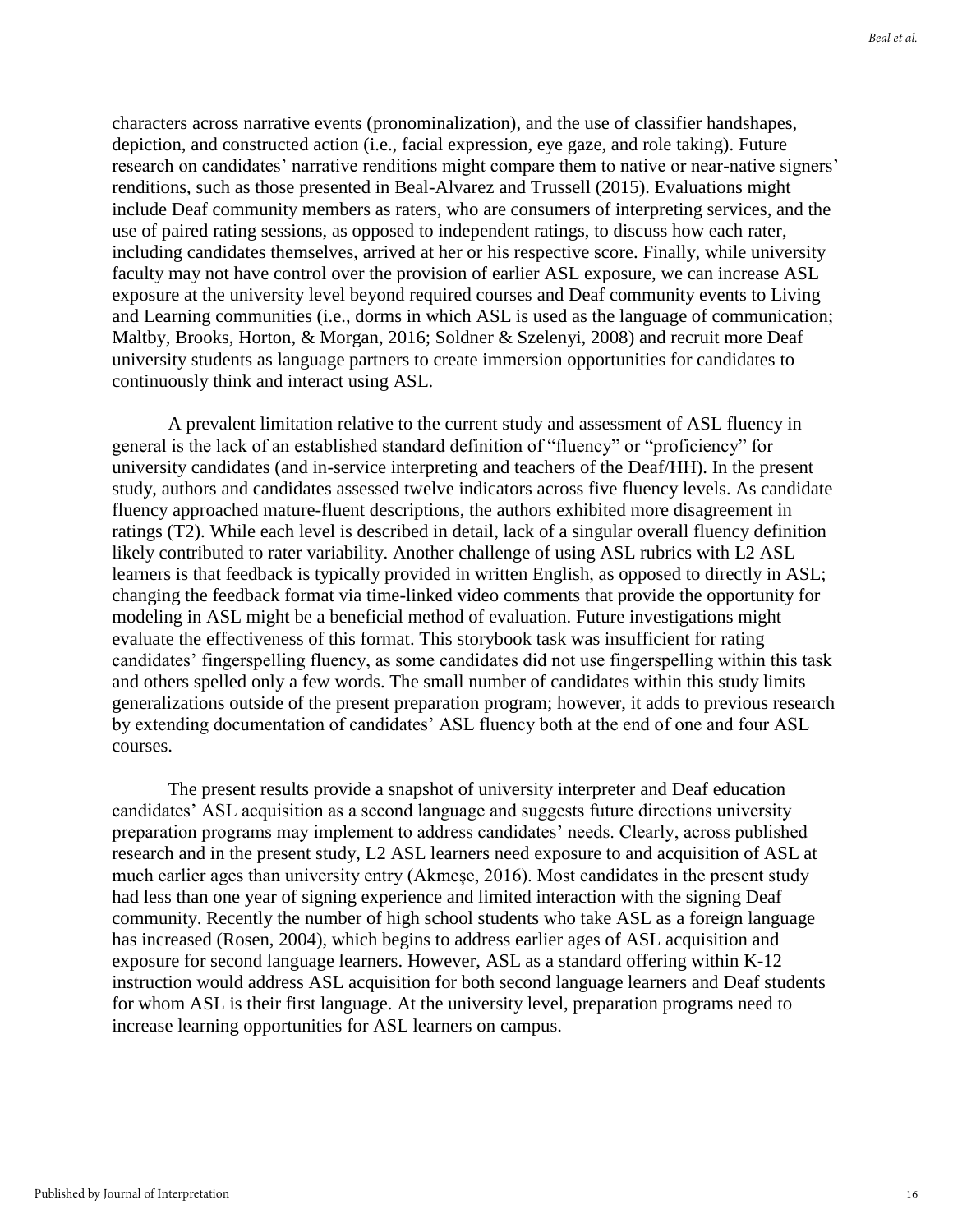#### **REFERENCES**

- Aarons, D., & Morgan, R. (2003). Classifier predicates and the creation of multiple perspectives in South African Sign Language. *Sign Language Studies 3*(2), 125-56.
- Akmeşe, P. P. (2016). Examination of sign language education according to the opinions of members from a basic sign language certification program. *Educational Sciences: Theory and Practice, 16,* 1189-1225, doi:10.12738/estp.2016.4.0248.
- Beal, J. S., & Faniel, K. (in press). Hearing L2 Sign Language Learners: How Do They Perform on ASL Phonological Fluency? *Sign Language Studies.*
- Beal-Alvarez, J. S., & Trussell, J. (2015). Depicting verbs and constructed action: Necessary components in Deaf adults' storybook renditions. *Sign Language Studies, 16*(1), 5-29.
- Bachman, L. F. (1990). *Fundamental consideration sin language testing.* Oxford, England: Oxford University Press.
- Beal-Alvarez, J. S., & Scheetz, N. A. (2015). Pre-service teacher and interpreter American Sign Language Abilities: Self-evaluations and evaluations of deaf students' narrative renditions. *American Annals of the Deaf, 160*(3), 316-333*.*
- Beal-Alvarez, J. S., & Trussell, J. (2015). Depicting verbs and constructed action: Necessary components in Deaf adults' storybook renditions. *Sign Language Studies, 16*(1), 5-29.
- Beldon, E. (2012). *Learning Assessment of ASL Proficiency rubric*. National Consortium of Interpreter Education Centers. Retrieved from: http://www.interpretereducation.org/aspiring-interpreter/mentorship/mentoringtoolkit/pre-and-post-learning-assessment-of-asl-proficiency/
- Bontempo. K., & Hutchinson, B. (2011). Striving for an 'A' grade: A case study in performance management of interpreters. *International Journal of Interpreter Education, 3*, 56-71.
- Bontempo, K., & Napier, J. (2007). Mind the gap! A skills analysis of sign language interpreters. *The Sign Language Translator and Interpreter, 1,* 275-299.
- Bontempo, K., Napier, J., Hayes, L., & Brashear, V. (2014). Does personality matter? An international study of sign language interpreter disposition. *The International Journal for Translation and Interpreting Research, 6*(1), 23-46. doi: ti.106201.2014.a02.
- Budding, C., Hoopes, R., Mueller, M., & Scarcello, K. (1995). Identification of foreign sign language accents by the Deaf. In L. Byers, J. Chaiken, & M. Mueller (Eds.), *Gallaudet University Communication Forum, 4,* 1-16. Washington, DC: Gallaudet University Press.
- Carter, C. A. (2015). *Current practices: Pre-admission assessment of American Sign Language and English language competency in interpreter education programs*. Master's Thesis,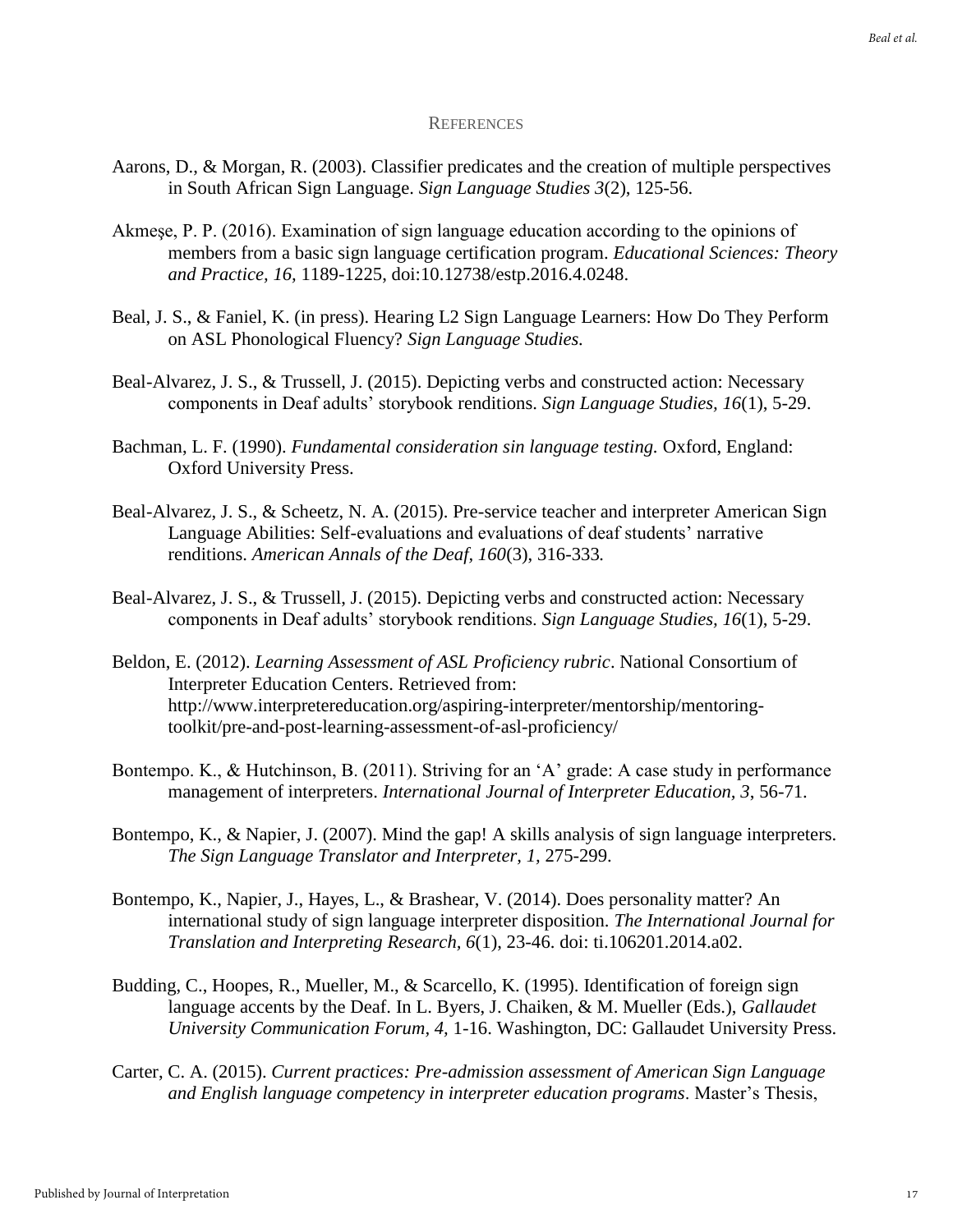Western Oregon University. Retrieved from: http://digitalcommons.wou.edu/cgi/viewcontent.cgi?article=1021&context=theses

- Chamberlain, C., & Mayberry, R. (2000). Theorizing about the relationship between ASL and reading. In C. Chamberlain, J. Morford, & R. Mayberry (Eds.), *Language Acquisition by Eye* (pp. 221-259. Mahwah, NJ: Erlbaum.
- Chen-Pichler, D. (2009). Sign production by first-time hearing signers: A closer look at handshape accuracy. *Cadernos de Saude, 2*, 37-50. Retrieved from: https://www.gallaudet.edu/Documents/Academic/LIN/Chen%20Pichler%202009%20Cad ernos.pdf
- Chen-Pichler, D. (2011). Sources of handshape error in first-time signers of ASL. In G. Mathur & D. J. Napoli (Eds.), *Deaf around the world* (pp. 96-121). New York, NY: Oxford University Press Inc.
- Corbett, E., & Jensema, C. (1981). *Teachers of the hearing impaired: Descriptive profiles.*  Washington, DC: Gallaudet College Press.
- Cormier, K., Smith, S., & Sevcikova, Z. (2013). Predicate structures, gestures, and simultaneity in the representation of action in British Sign Language: Evidence from deaf children and adults. *Journal of Deaf Studies and Deaf Education 18*(3), 370-90.
- Cummins, J. (1984). *Bilingualism and special education: Issues in assessment and pedagogy*. San Diego, CA: College Hill Press.
- Cummins, J. (2000). *Language, power, and pedagogy: Bilingual children in the crossfire.*  Clevedon, England: Multilingual Matters Ltd.
- Curle, D. M., & Jamieson, J. R. (2011). Differences in student characteristics in face-to-face and online cohorts in a teacher preparation program in education of the deaf and hard of hearing. *MERLOT Journal of Online Learning and Teaching, 7*(4), 502-514.
- Dean, R. K., & Pollard, R. Q. (2001). Application of demand-control theory to sign language interpreting: Implications for stress and interpreter training. *Journal of Deaf Studies and Deaf Education, 6*(1), 1-14.
- Dinardo, J. (1988). *A day in the park.* New York, NY: Modern Publishing.
- Dodd, E. E., & Scheetz, N. A. (2003). Preparing today's teachers of the deaf and hard of hearing to work with tomorrow's students: A statewide needs assessment. *American Annals of the Deaf, 148*(1), 25–30.
- Easterbrooks, S. R. (2008). Knowledge and skills for teachers of individuals who are deaf or hard of hearing: Initial set revalidation, *Communication Disorders Quarterly, 30*(1), 12- 36. doi: 10.1177/1525740108324043.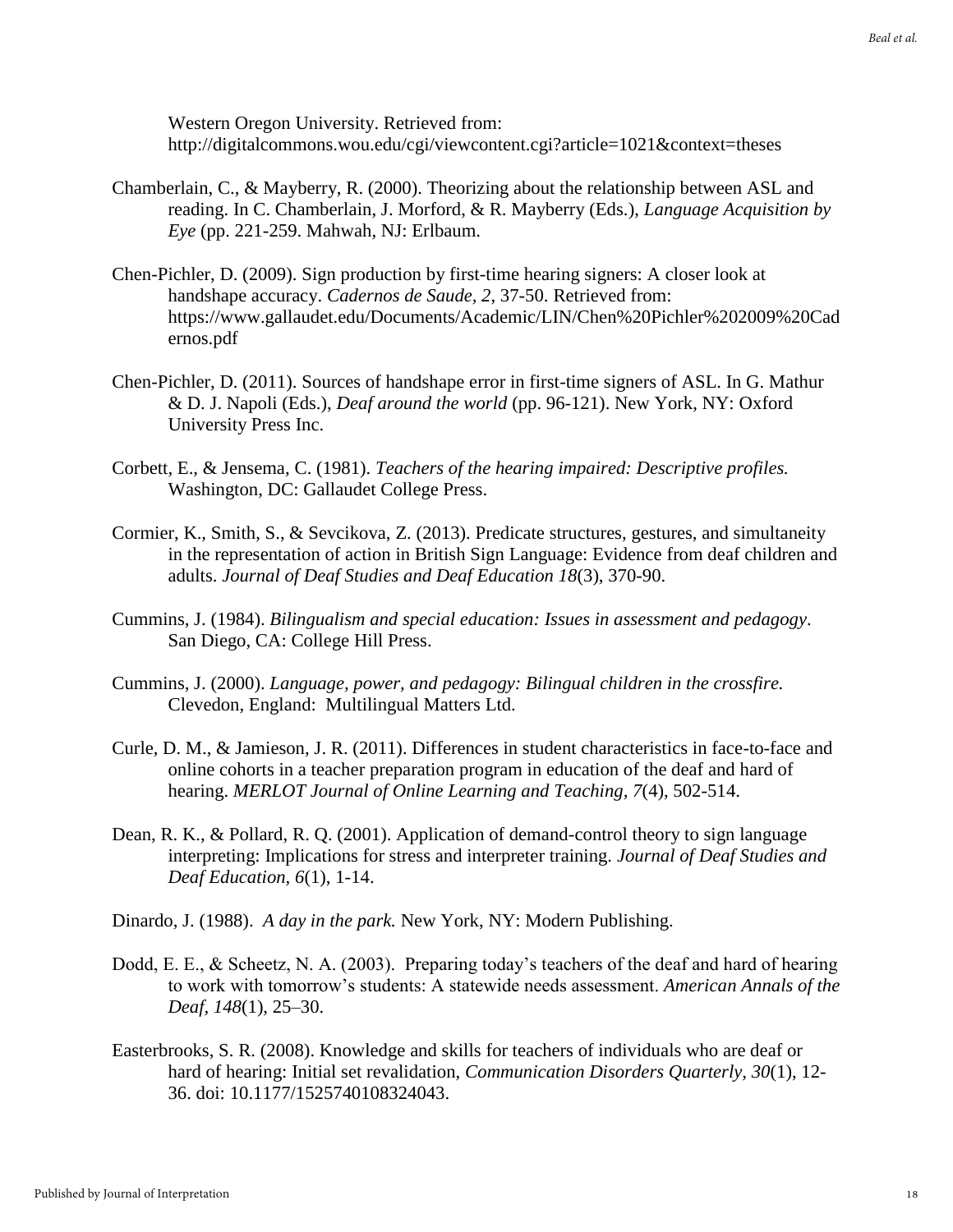- Easterbrooks, S. R., & Huston, S. (2008). The signed reading fluency of students who are deaf/hard of hearing. *Journal of Deaf Studies and Deaf Education*, *13*, 37-54.
- Erting, C. J. (1988). Acquiring linguistic and social identity: Interactions of deaf children with a hearing teacher and deaf adult. In M. Strong (Ed.), *Language learning and deafness* (pp. 192-219). New York, NY: Cambridge University Press.
- Gallaudet Research Institute. (2009). Regional and national summary report of data from the 2011-2012 Annual Survey of Deaf and Hard of Hearing Children and Youth. Washington, DC: GRI, Gallaudet University.
- Gallaudet Research Institute. (2013). Regional and national summary report of data from the 2011-2012 Annual Survey of Deaf and Hard of Hearing Children and Youth. Washington, DC: GRI, Gallaudet University.
- Gallaudet University (2014). *American Sign Language Proficiency Interview (ASLPI)*. Retrieved from: http://www.gallaudet.edu/asldes/aslpi.html
- Goodman, C. A. (2006). Teaching manual communication to preservice teachers of the deaf in an accredited comprehensive undergraduate teacher preparation program. *American Annals of the Deaf, 151*(1), 5-15.
- Haug, T. (2005). Review of sign language assessment instruments. *Sign Language & Linguistics, 8,* 61-98.
- Humphries, T., & Allen, B. M. (2008). Reorganizing teacher preparation in deaf education. *Sign Language Studies, 8*(2), 160-180.
- Jacobowitz, E. L. (2005). American Sign Language teacher-preparation programs in the United States. *Sign Language Studies, 6*(1), 76-110.
- Jones, T., & Ewing, K. (2002). An analysis of teacher preparation in deaf education programs approved by the Council on Education of the Deaf. *American Annals of the Deaf, 147*(5), 267-271.
- Kemp, M. (1998). Why is learning American Sign Language a challenge? *American Annals of the Deaf, 143*(3), 255-259.
- Krause, J. C., Kegl, J. A., & Schick, B. (2008). Toward extending the Educational Interpreter Performance Assessment to Cued Speech. *Journal of Deaf Studies and Deaf Education, 13*(3), 432-450. doi: 10.1093/deafed/enm059.
- Lang, H. G., Foster, S., Gustina, D., Mowl, G., & Liu, Y. (1996). Motivational factors in learning American Sign Language. *Journal of Deaf Studies and Deaf Education, 1*(3), 202-212.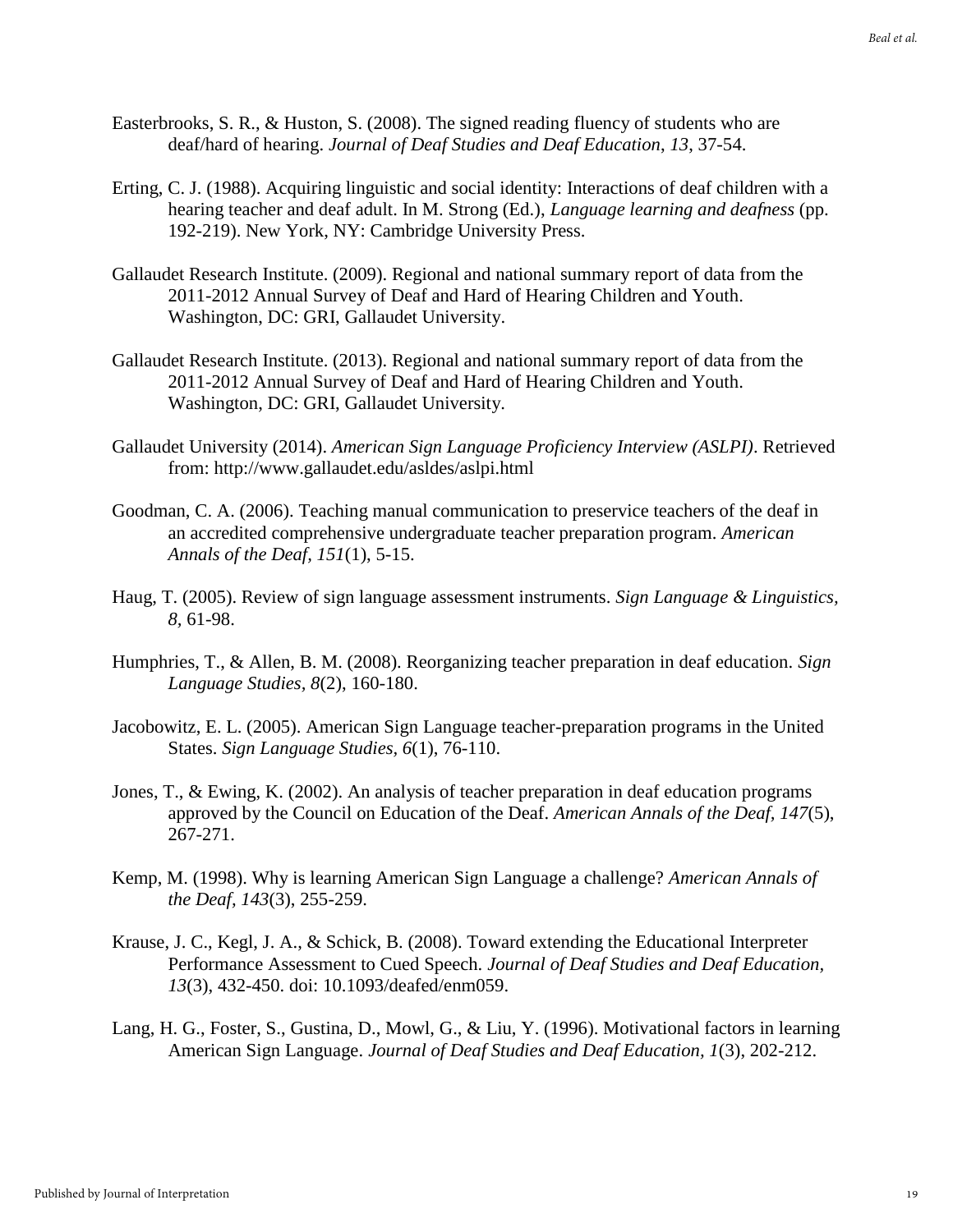- Lou, M. P. (1988). The history of the education of the deaf in the United States. In M. Strong (Ed.), *Language learning and deafness* (pp. 75-112)*.* New York, NY: Cambridge University press.
- Lupton, L. (1998). Fluency in American Sign Language. *Journal of Deaf Studies and Deaf Education, 3*(4), 320-328.
- Maltby, J. L., Brooks, C., Horton, M., & Morgan, H. (2016). Long term benefits for women in a science, technology, engineering, and mathematics living-learning community. *Learning Communities Research and Practice, 4*(1), Article 2. Retrieved from: http://washingtoncenter.evergreen.edu/lcrpjournal/vol4/iss1/2
- Mayer, C., & Akatamasu, C. T. (2000). Deaf children creating written texts: Contributions of American Sign Language and signed forms of English. *American Annals of the Deaf, 145*(5), 394-403.
- Mayer, C., & Wells, G. (1996). Can the linguistic interdependence theory support a bilingualbicultural model of literacy education for deaf students? *Journal of Deaf Studies and Deaf Education, 1*(2), 93-107.
- McDermid, C. (2009). Social construction of American Sign Language-English interpreters. *Journal of Deaf Studies and Deaf Education, 14*(1), 105-130. doi: 10.1093/deafed/enn012.
- McIntire, M., & Reilly, J. (1988). Nonmanual behaviors in L1 and L2 learners of American Sign Language. *Sign Language Studies, 61,* 351-375.
- McKee, R. L., & McKee, D. (1992). What's so hard about learning ASL? Students' and teachers' perceptions. *Sign Language Studies, 75,* 129-158.
- McNamara, T. (1996). *Measuring second language performance.* New York, NY: Longman.
- McNamara, T. (2000). *Language testing.* Oxford, England: Oxford University Press.
- Napier, J. (2004). Sign language interpreter training, testing, and accreditation: An international comparison. *American Annals of the Deaf, 149*(4), 350-359.
- Neidle, C., Kegl, J., MacLaughlin, D., Bahan, B., & Lee, R. G. (2000). *The syntax of American Sign Language: Functional categories and hierarchical structure.* Cambridge, MA: The MIT Press.
- Newell, W., Caccamise, F., Boardman, K., & Holcomb, B. R. (1983). Adaptation of the Language Proficiency Interview (LPI) for assessing sign communicative competence. *Sign Language Studies, 41,* 311–352.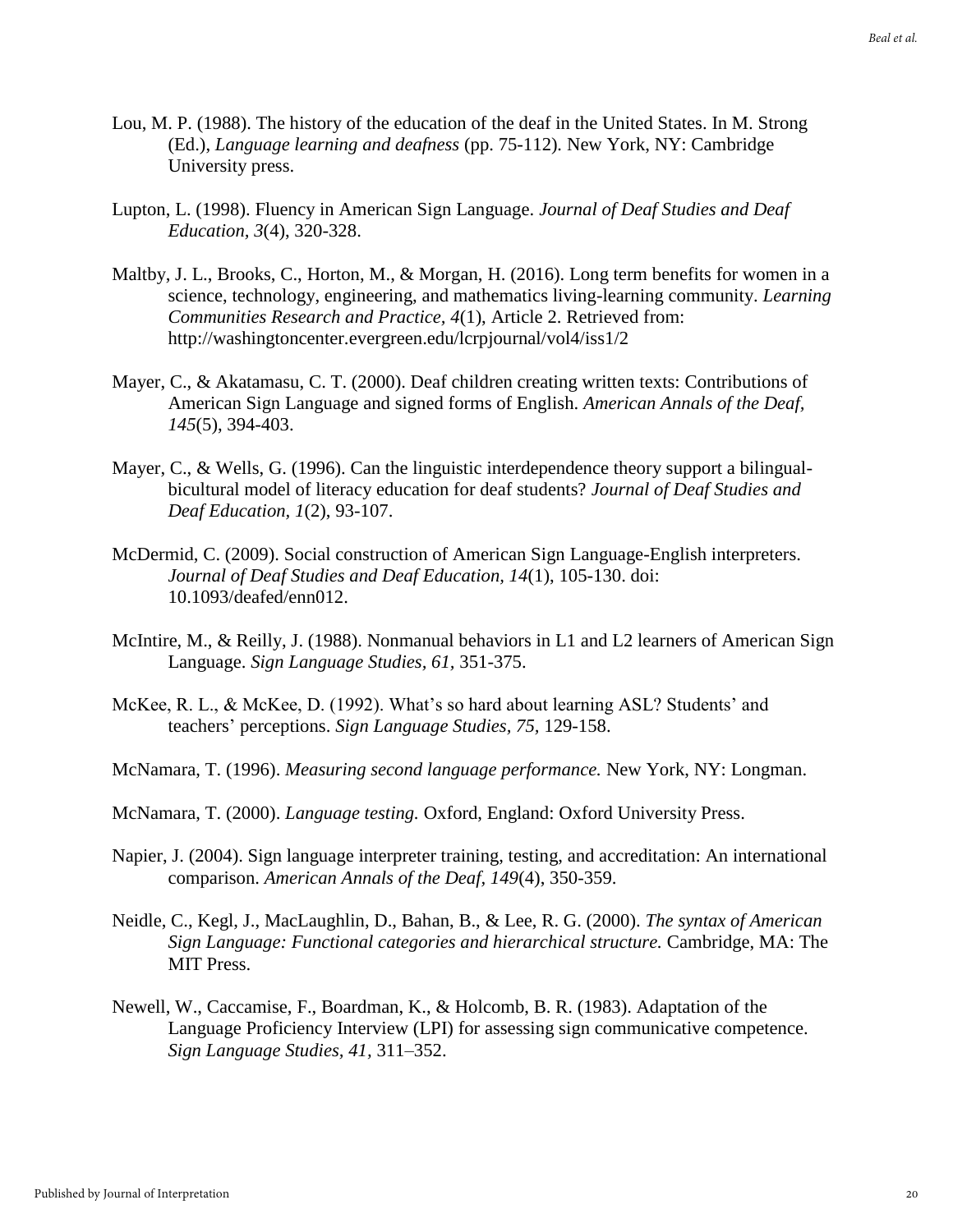- Quinto-Pozos, D. (2007). Why does constructed action seem obligatory? An analysis of classifiers and the lack of articulator-referent correspondence. *Sign Language Studies 7*(4), 458-506.
- Rosen, R. S. (2004). Beginning L2 production errors in ASL lexical phonology. *Sign Language and Linguistics, 7,* 31-61.
- Schafer, T., & Cokely, D. (2016). Understanding the challenges of interpreters working with children in K-12 settings: Needs assessment. National Consortium of Interpreter Education Centers. Retrieved from: http://www.interpretereducation.org/resources/needassessments/
- Schick, B., Williams, K., & Bolster, L. (1999). Skill levels of educational interpreters working in public schools. *Journal of Deaf Studies and Deaf Education, 114*(2), 144-155.
- Schick, B., Williams, K., & Kupermintz, H. (2006). Look who's being left behind: Educational interpreters and access to education for deaf and hard-of-hearing students. *Journal of Deaf Studies and Deaf Education, 11*(1), 3-20. doi:10.1093/deafed/enj007.
- Schildroth, A., & Hotto, S. (1995). Race and ethnic background in the annual survey for deaf and hard of hearing children and youth. *American Annals of the Deaf, 140,* 96-99.
- Shaver, D. M., Marschark, M., Newman, L., & Marder, C. (2013). Who is where? Characteristics of deaf and hard-of-hearing students in regular and special schools. *Journal of Deaf Studies and Deaf Education, 19*(2), 203-219. doi: 10.1093/deafed/ent056.
- Smith, C., & Dicus, D. (2015). A preliminary study on interpreting for emergent signers. *Sign Language Studies, 15*(2), 202-224.
- Soldner, M., & Szelenyi, K. (2008). A national portrait of today's living-learning programs. *The Journal of College and University Student Housing, 35*(1), 14-31.
- Stauffer, L. K. (2011). ASL students' ability to self-assess ASL competency. *Journal of Interpretation, 21*(1), Article 7. Retrieved from: http://digitalcommons.unf.edu/joi/vol21/iss1/7
- Storey, B. C., & Jamieson, J.R. (2004). Sign language vocabulary development practices and internet use among educational interpreters. *Journal of Deaf Studies and Deaf Education, 9*(1), 53-67. doi: 10.1093/deafed/enh012.
- Swaney, M. G. (2015). *American Sign Language Curriculum and Materials.* Master's Thesis, University of Tennessee, Knoxville, TN. Retrieved from http://trace.tennessee.edu/utk\_gradthes/3516.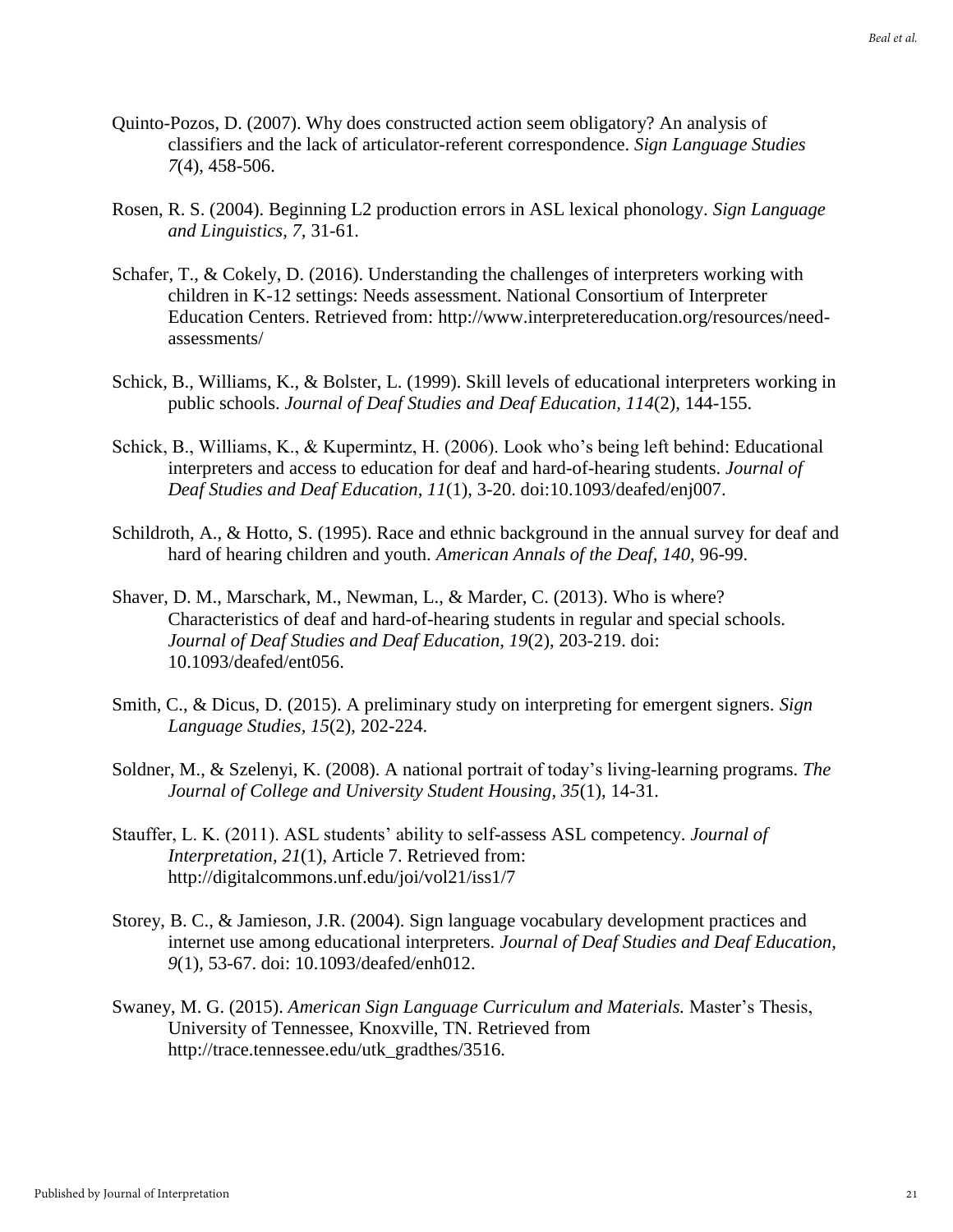- Taub, S., & Galvan, D. (2001). Patterns of conceptual encoding in ASL motion descriptions. *Sign Language Studies 1*(2), 175-200.
- Taub, S., Galvin, D., Pinar, P., & Mather, S. (2008). Gesture and ASL L2 acquisition. In R.M. de Quadros (Ed.), *Sign Languages: Spinning and Unraveling the Past, Present, and Future from TISLR9* (pp. 639-651). Petropolis, Brazil: Editora Arara Azul.
- U. S. Department of Education, Office of Special Education and Rehabilitative Services, Office of Special Education Programs. (2016). *38th Annual Report to Congress on the implementation of the Individuals with Disabilities Education Act, 2015*, Washington, DC. Retrieved from: https://ed.gov/about/reports/annual/osep/2016/parts-b-c/38th-arcfor-idea.pdf
- van Dijk, R., Boers, E., Christoffels, I., & Hermans, D. (2011). Directionality effects in simultaneous language interpreting: The case of sign language interpreters in the Netherlands. *American Annals of the Deaf, 156*(1), 47-55.
- Wang, J., Napier, J., Goswell, D., & Carmichael, A. (2015). The design and application of rubrics to assess signed language interpreting performance. *The Interpreter and Translator Trainer,* 1-21. doi: 10.1080/1750399X.2015.1009261.
- Woodward, J., & Allen, T. (1987). Classroom use of ASL by teachers. *Sign Language Studies, 54,* 1-10.
- Woodward, J., Allen, T., & Schildroth, A. (1988). Linguistic and cultural role models for hearing-impaired children in elementary school programs. In M. Strong (Ed.), *Language learning and deafness* (pp. 184-191). New York, NY: Cambridge University Press.
- Yarger, C. C. (2001). Educational interpreting: Understanding the rural experience. *American Annals of the Deaf, 146*(1), 16-30.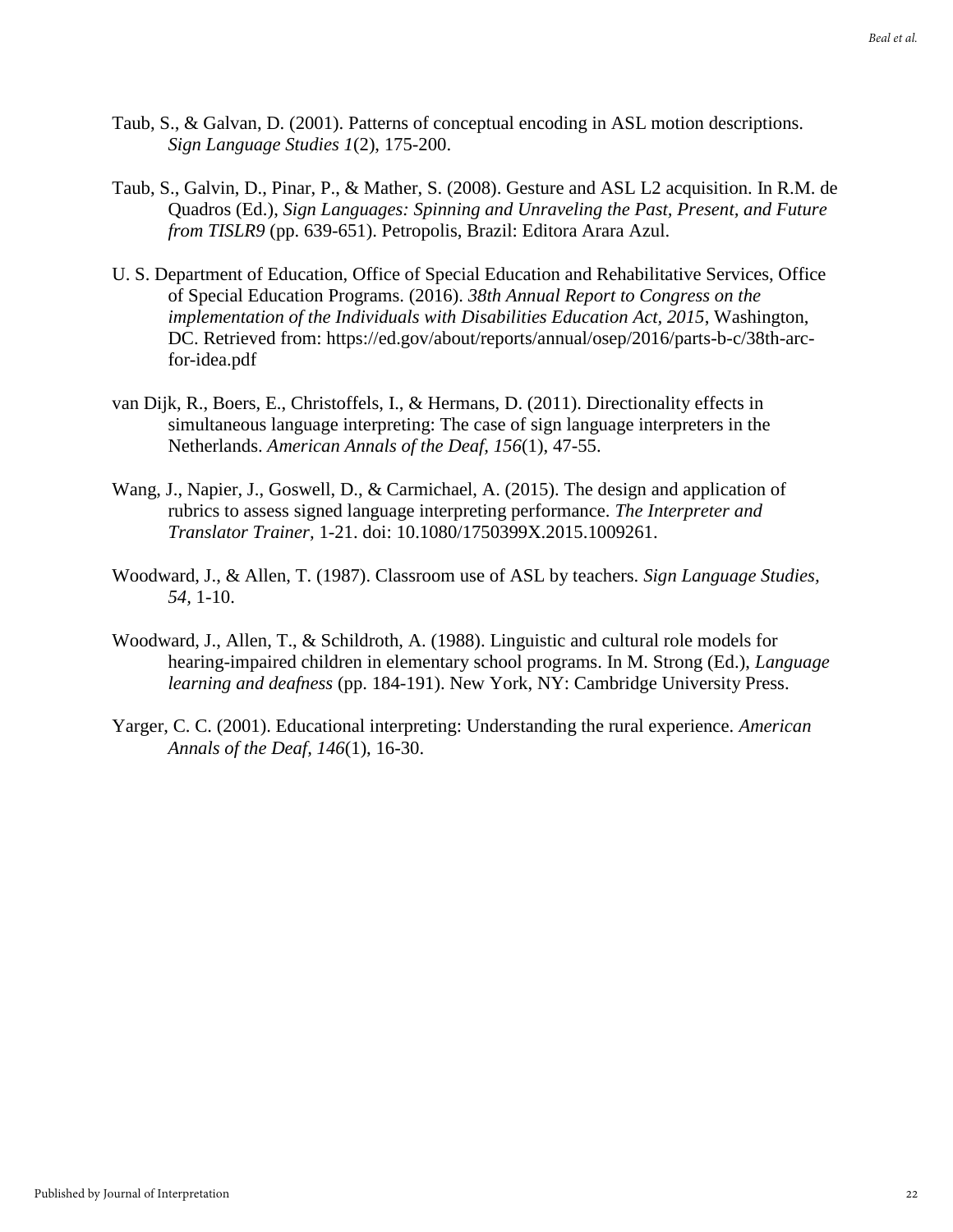### APPENDIX: TABLES & FIGURES

| Candidate      | Age       | Program     | Other<br>Languages | Years; months<br>signing | Self-rated fluency<br>level |
|----------------|-----------|-------------|--------------------|--------------------------|-----------------------------|
| $\mathbf{1}$   | 18-20     | Interpreter | ASL                | 0;9                      | basic                       |
| 2              | 18-20     | Interpreter | <b>ASL</b>         | 0;9                      | conversational              |
| 3              | $21 - 24$ | Interpreter | <b>ASL</b>         | 8                        | fluent                      |
| $\overline{4}$ | $21 - 24$ | Interpreter | <b>ASL</b>         | 0;9                      | conversational              |
| 5              | $21 - 24$ | Interpreter | <b>ASL</b>         | 0:9                      | conversational              |
| 6              | $21 - 24$ | Interpreter | <b>ASL</b>         | 0;9                      | conversational              |
| 7              | $21 - 24$ | Interpreter | ASL, Spanish       | 0;9                      | conversational              |
| 8              | $21 - 24$ | Interpreter | <b>ASL</b>         | 3                        | conversational              |
| 9              | $21 - 24$ | Interpreter | ASL                | 0;9                      | conversational              |
| 10             | $21 - 24$ | Interpreter | <b>ASL</b>         | 0;9                      | basic                       |
| 11             | 18-20     | Interpreter | <b>ASL</b>         | 4                        | conversational              |
| 12             | $25 - 28$ | Deaf Ed     | <b>ASL</b>         | 0;9                      | basic                       |
| 13             | $21 - 24$ | Deaf Ed     | <b>ASL</b>         | 0;9                      | conversational              |
| 14             | $21 - 24$ | Deaf Ed     | <b>ASL</b>         | 0;9                      | conversational              |
| 15             | $21 - 24$ | Deaf Ed     | <b>ASL</b>         | 0;9                      | conversational              |
| 16             | $21 - 24$ | Deaf Ed     | <b>ASL</b>         | 0;9                      | basic                       |
| 17             | $21 - 24$ | Deaf Ed     | <b>ASL</b>         | 0;9                      | conversational              |
| 18             | $21 - 24$ | Deaf Ed     | ASL, Spanish       | 0;9                      | in need of<br>remediation   |
| 19             | $21 - 24$ | Deaf Ed     | <b>ASL</b>         | $\overline{2}$           | basic                       |

## Table 1. Candidates' background information at T1 based on self-report.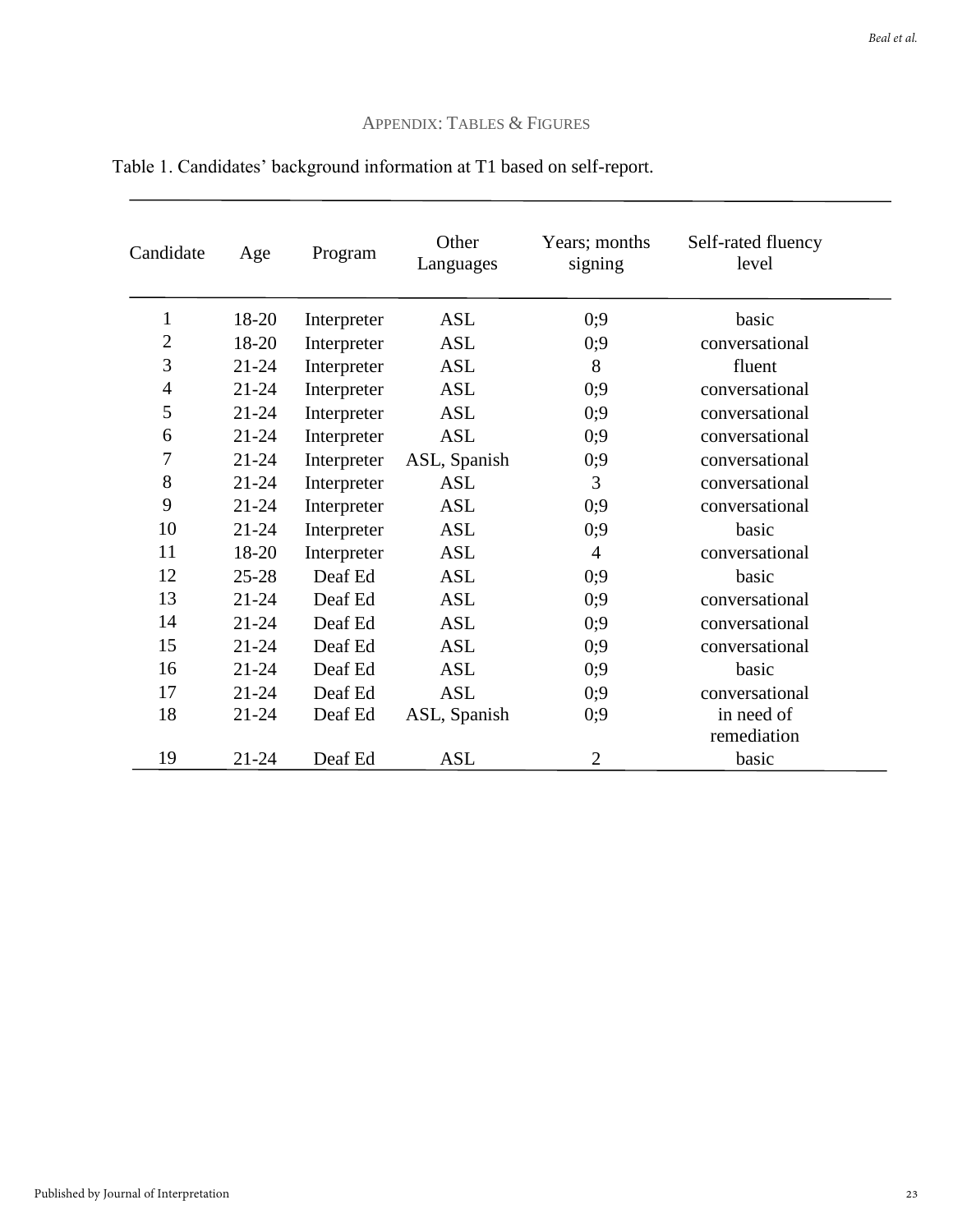| Cand.          |             |                          |                              | T <sub>1</sub>               |              |                          |      |                          | T <sub>2</sub>           |                              |    |                          |
|----------------|-------------|--------------------------|------------------------------|------------------------------|--------------|--------------------------|------|--------------------------|--------------------------|------------------------------|----|--------------------------|
|                | Sel         | JB                       | <b>NS</b>                    | IT                           | AM           | $JL^a$                   | Self | <b>JB</b>                | <b>NS</b>                | <b>JT</b>                    | AM | $\mathbf{H}$             |
|                | $\mathbf f$ |                          |                              |                              | $\mathbf{a}$ |                          |      |                          |                          |                              |    |                          |
| $\mathbf{1}$   | 16          | 24                       | 13                           | 10                           | 12           |                          | 34   | 22                       | $\qquad \qquad -$        | 20                           | 16 |                          |
| $\overline{c}$ | 29          | 10                       | $\overline{\phantom{0}}$     | 9                            | 10           |                          | 41   | 37                       | 42                       | $\blacksquare$               | 13 | 38                       |
| 3              | 40          | 39                       | $\overline{\phantom{a}}$     | 35                           | 33           |                          | 38   | 36                       | 23                       | $\qquad \qquad \blacksquare$ | 30 | $\overline{\phantom{a}}$ |
| $\overline{4}$ | 19          | 22                       | $\qquad \qquad -$            | 19                           | 14           | $\overline{\phantom{a}}$ | 19   | $\Box$                   | 29                       | 32                           | 17 | $\overline{\phantom{a}}$ |
| 5              | 39          | 42                       | 33                           | $\overline{\phantom{a}}$     | 18           | 28                       | 36   | 45                       | 45                       | $\overline{\phantom{0}}$     | 28 | 42                       |
| 6              | 24          | 33                       | $\frac{1}{2}$                | 26                           | 21           | $\overline{\phantom{a}}$ | 36   | 34                       | 41                       | -                            | 17 | 34                       |
| 7              | 25          | 18                       | $\overline{\phantom{a}}$     | 24                           | 15           | $\overline{\phantom{a}}$ | 40   | $\mathbb{Z}^2$           | 32                       | 27                           | 13 | 18                       |
| $8\,$          | 36          | $\blacksquare$           | 38                           | 34                           | 41           |                          | 36   | 36                       | 24                       | $\overline{\phantom{a}}$     | 16 | $\overline{\phantom{0}}$ |
| 9              | 40          | 16                       | $\frac{1}{2}$                | 18                           | 10           |                          | 35   | $\mathbb{L}$             | 23                       | 32                           | 15 | $\qquad \qquad -$        |
| 10             | 43          | 29                       | $\overline{\phantom{a}}$     | 23                           | 15           |                          | 36   | 34                       | 30                       | $\blacksquare$               | 11 | 19                       |
| 11             | 25          | 21                       | $\qquad \qquad \blacksquare$ | 21                           | 11           |                          | 26   | $\blacksquare$           | 28                       | 23                           | 12 | $\overline{\phantom{a}}$ |
| 12             | 34          | 30                       | 30                           | $\frac{1}{2}$                | 17           |                          | 37   | 40                       | $\frac{1}{2}$            | 36                           | 13 | 29                       |
| 13             | 27          | $\overline{\phantom{a}}$ | 11                           | 16                           | 9            |                          | 35   | 30                       | 22                       | $\mathbb{L}^{\mathbb{N}}$    | 18 | $\overline{\phantom{a}}$ |
| 14             | 42          | $\overline{\phantom{a}}$ | 38                           | 36                           | 17           | 34                       | 40   | $\blacksquare$           | 44                       | 35                           | 9  | 38                       |
| 15             | 28          | 13                       | 20                           | $\overline{\phantom{0}}$     | 6            | $\overline{\phantom{a}}$ | 34   | 32                       | 24                       | $\overline{\phantom{a}}$     | 13 | 15                       |
| 16             | 35          | 19                       | 15                           | $\qquad \qquad \blacksquare$ | 8            | $\overline{\phantom{a}}$ | 41   | 39                       | 33                       | $\overline{\phantom{0}}$     | 34 | $\overline{\phantom{0}}$ |
| 17             | 26          | 8                        | 9                            | $\qquad \qquad -$            | 5            |                          | 36   | $\overline{\phantom{0}}$ | 27                       | 19                           | 14 | $\overline{\phantom{a}}$ |
| 18             | 12          | 31                       | $\overline{\phantom{a}}$     | 29                           | 27           |                          | 12   | $\overline{a}$           | 41                       | 37                           | 23 | 26                       |
| 19             | 13          | $\overline{\phantom{a}}$ | 39                           | 35                           | 22           |                          | 39   | 40                       | $\overline{\phantom{0}}$ | 35                           | 16 | 25                       |

Table 2. Individual candidate self-evaluation and authors' rubric ratings across T1 and T2 out of a total possible 60 points.

 $\overline{(-)}$  Indicates no data.  $^{\text{a}}$  Deaf author.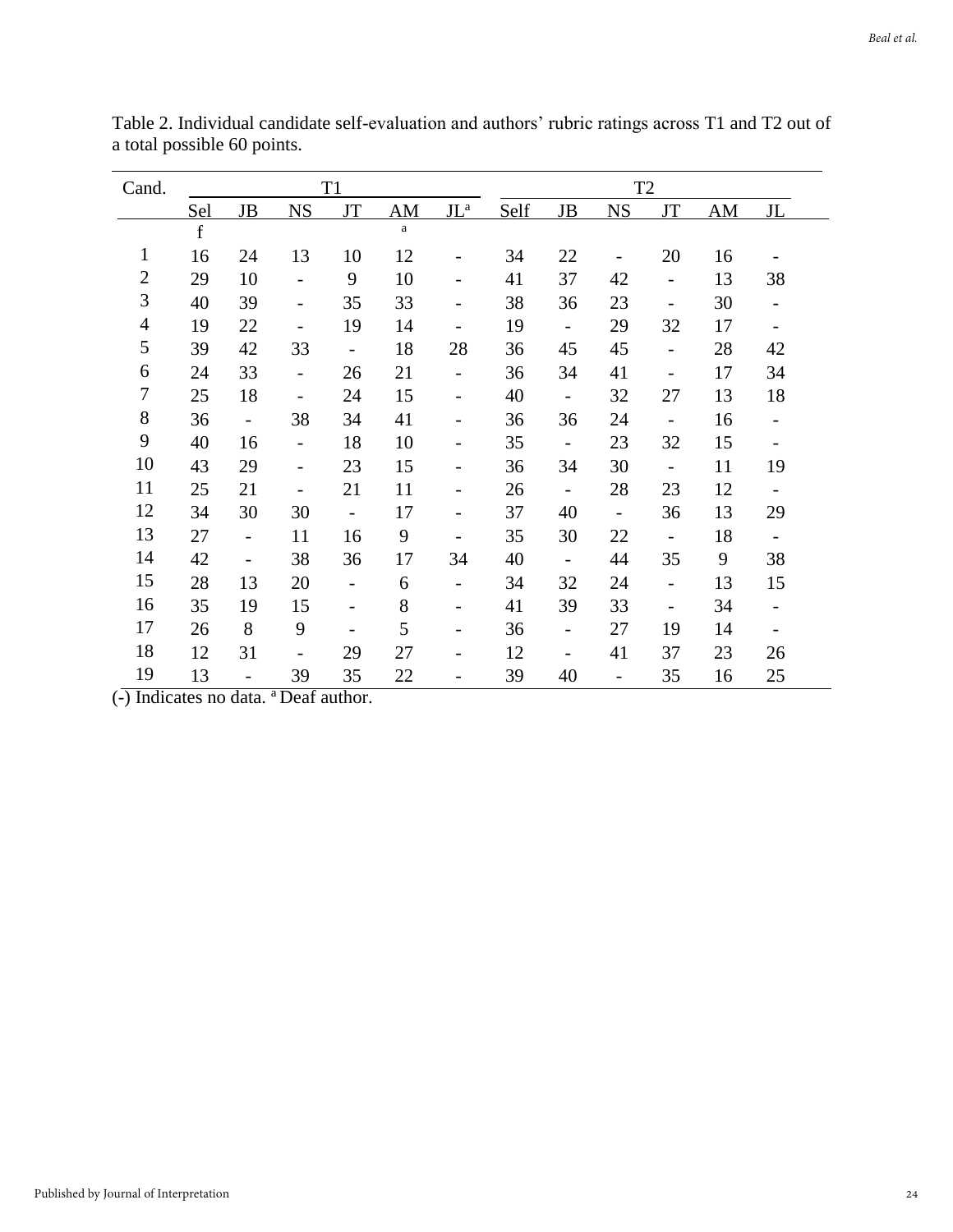| Author                         | F                  |         | Cand. $M$      | Cand. SD | Author $M$ | Author SD |
|--------------------------------|--------------------|---------|----------------|----------|------------|-----------|
|                                |                    |         | T1             |          |            |           |
| $JB$ <sup><math>a</math></sup> | $F[1, 28] = 2.23$  | .146    | 29.0           | 9.35     | 23.7       | 10.17     |
| $NA^a$                         | $F[1, 19] = 1.04$  | .321    | 29.6           | 9.51     | 24.6       | 12.21     |
| JT <sup>a</sup>                | $F[1, 26] = 1.13$  | .298    | 27.9           | 10.80    | 23.9       | 9.08      |
| AM <sup>b</sup>                | $F[1, 36] = 17.05$ | $.000*$ | 29.1           | 9.72     | 16.4       | 9.23      |
|                                |                    |         | T <sub>2</sub> |          |            |           |
| JB                             | $F[1, 24] = .838$  | .369    | 36.9           | 2.30     | 35.3       | 5.60      |
| <b>NS</b>                      | $F[1, 34] = .731$  | .399    | 34.1           | 7.64     | 31.8       | 8.34      |
| <b>JT</b>                      | $F[1, 20] = .480$  | .496    | 32.2           | 9.24     | 29.8       | 6.52      |
| AM                             | $F[1,40] = 68.00$  | $.000*$ | 34.4           | 7.15     | 17.14      | 6.4       |
| $JL^{b, c}$                    | $F[1, 18] = 8.26$  | $.010*$ | 37.2           | 2.35     | 28.4       | 9.40      |

Table 3. Mean comparison results at T1 and T2 for individual author ratings and candidate selfevaluations.

<sup>a</sup>Typical hearing; <sup>b</sup>Deaf; <sup>c</sup>Results only for T2;  $* p < .05$ .

| Author 1                       | Author 2        | $\overline{F}$     | $\boldsymbol{p}$ | Author $1 M$ | Author $2 M$ |  |  |  |
|--------------------------------|-----------------|--------------------|------------------|--------------|--------------|--|--|--|
|                                |                 | $\overline{T1}$    |                  |              |              |  |  |  |
| $JB$ <sup><math>a</math></sup> | NA <sup>a</sup> | $F[1, 12] = .041$  | .843             | 24.29        | 23.00        |  |  |  |
| JB                             | JT <sup>a</sup> | $F[1, 18] = .600$  | .449             | 24.3         | 21.4         |  |  |  |
| <b>JB</b>                      | AM <sup>b</sup> | $F[1, 30] = 8.88$  | $.006*$          | 24.3         | 14.9         |  |  |  |
| <b>NA</b>                      | <b>JT</b>       | $F[1, 10] = .001$  | .982             | 27.0         | 27.2         |  |  |  |
| <b>NA</b>                      | AM              | $F[1, 22] = 5.31$  | $.031*$          | 25.8         | 15.6         |  |  |  |
| <b>JT</b>                      | AM              | $F[1, 28] = 3.62$  | .068             | 24.5         | 18.1         |  |  |  |
|                                | T <sub>2</sub>  |                    |                  |              |              |  |  |  |
| JB                             | <b>NS</b>       | $F[1, 18] = 1.03$  | .324             | 35.7         | 32.5         |  |  |  |
| JB                             | JT              | $F[1, 4] = .214$   | .668             | 34.0         | 30.3         |  |  |  |
| JB                             | AM              | $F[1, 24] = 43.04$ | $.000*$          | 35.3         | 18.6         |  |  |  |
| <b>NS</b>                      | JT              | $F[1, 14] = .127$  | .727             | 30.9         | 29.6         |  |  |  |
| <b>NS</b>                      | AM              | $F[1, 34] = 31.45$ | $.000*$          | 31.8         | 17.5         |  |  |  |
| <b>JT</b>                      | AM              | $F[1, 20] = 45.06$ | $.000*$          | 29.8         | 14.8         |  |  |  |
| <b>JB</b>                      | $JL^{b, c}$     | $F[1, 12] = 4.34$  | .059             | 34.2         | 28.9         |  |  |  |
| <b>NS</b>                      | $J_{\rm L}$     | $F[1, 14] = 3.49$  | .083             | 37.4         | 28.8         |  |  |  |
| <b>JT</b>                      | $J_{\rm L}$     | $F[1,8] = 3.37$    | .104             | 34.0         | 27.2         |  |  |  |
| AM                             | $J_{\rm L}$     | $F[1, 18] = 13.44$ | $.002*$          | 15.6         | 28.4         |  |  |  |

Table 4. Mean comparison results at T1 and T2 by author pairs.

<sup>a</sup>Typical hearing; <sup>b</sup>Deaf; <sup>c</sup>Results only for T2;  $* p < .05$ .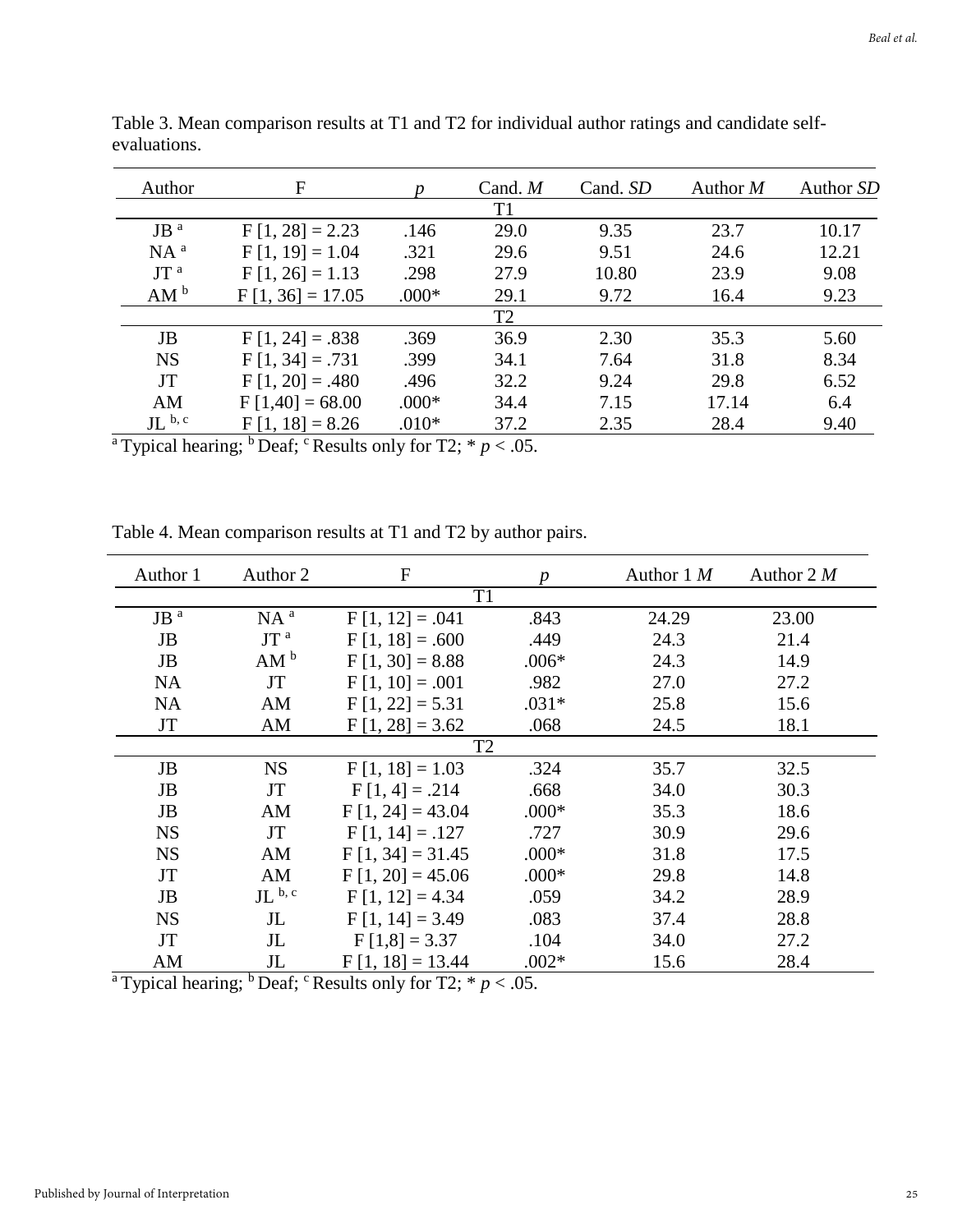| <b>SRFR</b> Indicator       | # of Candidate and<br>Author<br>Disagreements $T1^a$ | # of Candidate and<br>Author<br>Disagreements T2 | # of Author<br>disagreements $T1b$ | # of Author<br>disagreements T2 |
|-----------------------------|------------------------------------------------------|--------------------------------------------------|------------------------------------|---------------------------------|
| Speed                       |                                                      |                                                  |                                    | 15                              |
| Facial expression           |                                                      |                                                  |                                    | 12                              |
| Body movement               |                                                      |                                                  |                                    | 12                              |
| Sign space                  |                                                      |                                                  |                                    | 13                              |
| Sign movement               |                                                      |                                                  |                                    |                                 |
| Fingerspelling              |                                                      |                                                  |                                    | 11                              |
| Use of space                |                                                      |                                                  |                                    | 14                              |
| Role taking                 |                                                      |                                                  |                                    | 10                              |
| Eye gaze                    |                                                      |                                                  |                                    | 12                              |
| Directionality              |                                                      |                                                  |                                    | 13                              |
| Pronominalization           |                                                      |                                                  | n                                  | 14                              |
| Classifiers ( <i>i.e.</i> , |                                                      |                                                  |                                    | 12                              |
| depicting verbs)            |                                                      |                                                  |                                    |                                 |

Table 5. Candidate and author disagreements by SRFR indicator at T1 and T2.

 $\frac{1}{\sqrt{2}}$ <sup>a</sup>Candidates' self-evaluation score was higher than all author ratings; <sup>b</sup> Two or more authors disagreed by 2 or more levels.

Figure 1. Ratings by all four authors and self-ratings across candidates at T1.